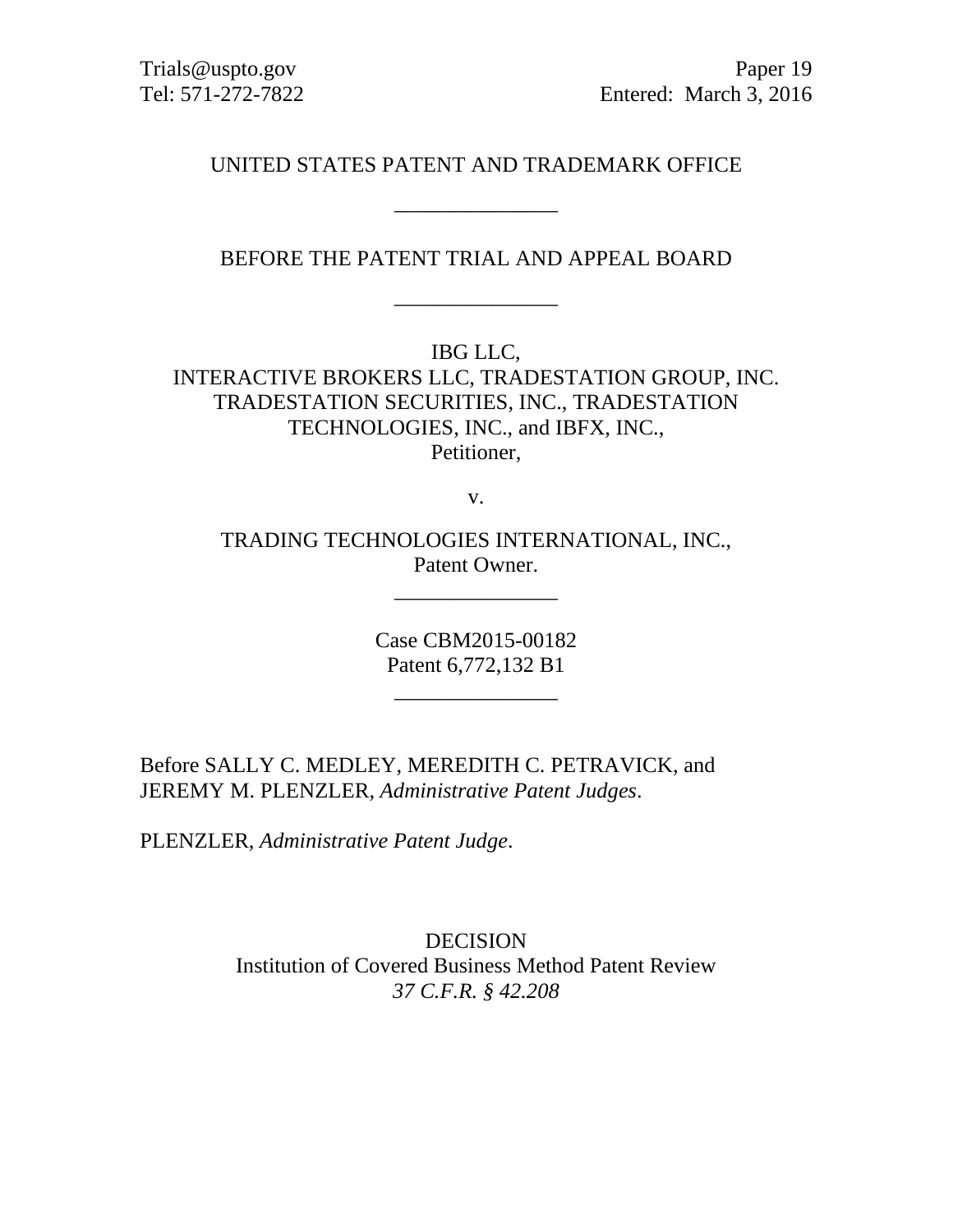#### INTRODUCTION

### *A. Background*

IBG LLC, TradeStation Group, Inc., TradeStation Securities, Inc., TradeStation Technologies, Inc., and IBFX, INC. (collectively, "Petitioner") filed a Petition on September 11, 2015 requesting covered business method patent review of claims 1–56 (the "challenged claims") of U.S. Patent No. 6,772,132 B1 (Ex. 1001, "the '132 patent"). Paper 7 ("Pet."). On December 21, 2015, Trading Technologies International, Inc. ("Patent Owner") filed a Preliminary Response. Paper 15 ("Prelim. Resp.").

We have jurisdiction under 35 U.S.C. § 324, which provides that a covered business method patent review may not be instituted "unless . . . it is more likely than not that at least 1 of the claims challenged in the petition is unpatentable."

Upon consideration of the Petition and Preliminary Response, we determine that Petitioner has demonstrated that it is more likely than not that the challenged claims are unpatentable. Accordingly, we institute a covered business method review of claims 1–56 of the '132 patent.

#### *B. Expanded Panel Request*

Patent Owner suggests that the decision on institution be made by an expanded panel of administrative patent judges. Prelim. Resp. 77–78. Discretion to expand a panel rests with the Chief Judge, who, on behalf of the Director, may act to expand a panel on a suggestion from a judge or panel. *AOL Inc. v. Coho Licensing LLC,* Case IPR2014-00771, slip op. at 2 (PTAB Mar. 24, 2015) (Paper 12) (informative). Patent Owner's suggestion was considered by the Acting Chief Administrative Patent Judge, who declined to expand the panel.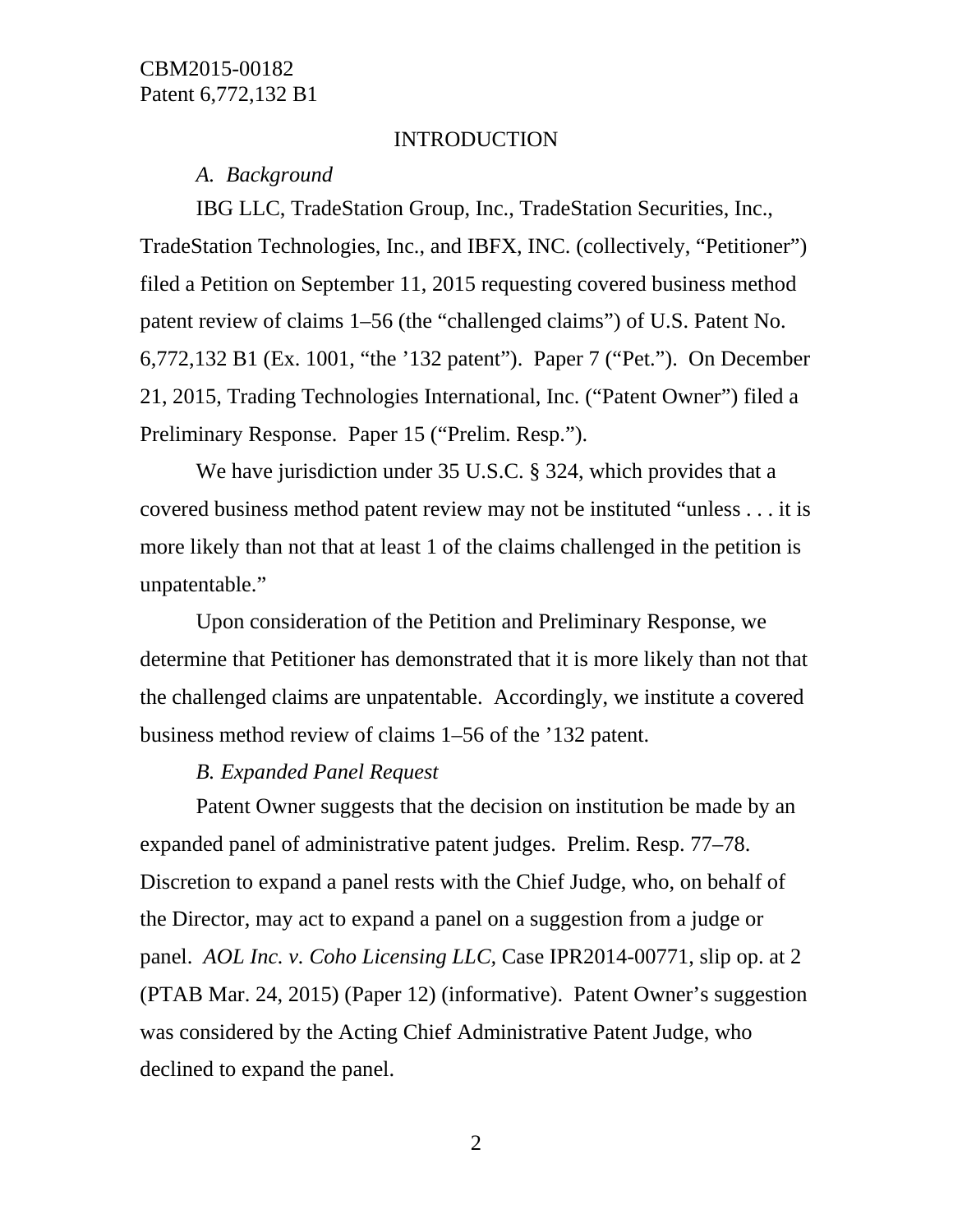# *C. Related Proceedings*

The parties indicate that the '132 patent is the subject of numerous related U.S. district court proceedings. Pet. 2; Paper 10, 2–6.

The '132 patent was the subject of petitions for covered business method patent review in *TD Ameritrade Holding Corp. v. Trading Technologies International, Inc.,* CBM2014-00135 (PTAB) and *CQG, Inc. v. Trading Technologies International, Inc*., CBM2015-00058 (PTAB). Trial was instituted, but later terminated, for CBM2014-00135. Institution was denied for CBM2015-0058.

Numerous patents are related to the '132 patent and the related patents are or were the subject of numerous petitions for covered business method patent review and reexamination proceedings.

*D. Asserted Grounds*

 $\overline{\phantom{a}}$ 

Petitioner contends that the challenged claims are unpatentable under 35 U.S.C. §§ 101 and 103 based on the following grounds (Pet. 14–80).

| <b>References</b>                           | <b>Basis</b> | <b>Claims Challenged</b>       |
|---------------------------------------------|--------------|--------------------------------|
| N/A                                         | § 101        | $1 - 56$                       |
| $Silverman1$ , Gutterman <sup>2</sup> , and | \$103        | $1-3, 5-10, 13-16, 18-23, 25-$ |
| Belden $3$                                  |              | 33, 35–43, and 45–56           |
| Silverman, Gutterman, Belden, and           | \$103        | 4, 11, and 17                  |
| $\text{May}^4$                              |              |                                |
| Silverman, Gutterman, Belden, and           | \$103        | 23, 34, and 44                 |
| Paal <sup>5</sup>                           |              |                                |

<span id="page-2-2"></span><sup>3</sup> PCT Pub. No. WO 90/11571, pub. Oct. 4, 1990 (Ex. 1012, "Belden").

<span id="page-2-0"></span><sup>&</sup>lt;sup>1</sup> U.S. Pat. No. 5,077,665, iss. Dec. 31, 1991 (Ex. 1010, "Silverman").

<span id="page-2-1"></span><sup>&</sup>lt;sup>2</sup> U.S. Pat. No. 5,297,031, iss. Mar. 22, 1994 (Ex. 1011, "Gutterman").

<span id="page-2-3"></span><sup>4</sup> CA 2 305 736 A1, pub. Apr. 22, 1999 (Ex. 1013, "May").

<span id="page-2-4"></span><sup>&</sup>lt;sup>5</sup> U.S. Pat. No. 5,263,134, iss. Nov. 16, 1993 (Ex. 1014, "Paal").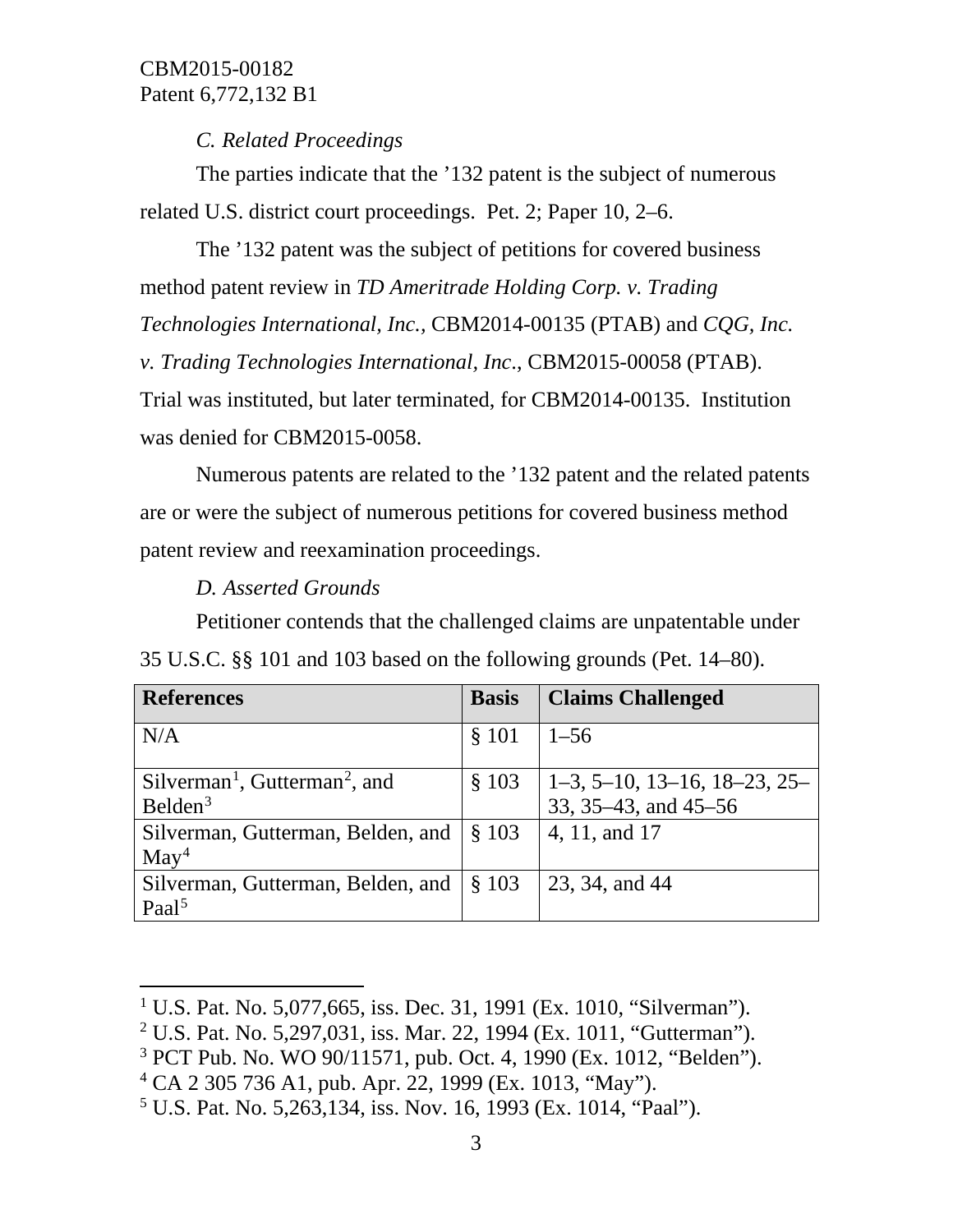| <b>References</b>           | <b>Basis</b> | <b>Claims Challenged</b>                                                              |
|-----------------------------|--------------|---------------------------------------------------------------------------------------|
| TSE <sup>6</sup> and Belden | \$103        | $\begin{array}{ l }\n1-3, 7-10, 14-16, 20-28, 30-\n38, 40-48, and 50-56\n\end{array}$ |
| TSE, Belden, and May        | $§$ 103      | $ 4, 11,$ and 17                                                                      |
| TSE, Belden, and Gutterman  | \$103        | 5, 6, 12, 13, 18, 19, 29, 39,<br>and $49$                                             |

Petitioner provides testimony from David Rho (Ex. 1006; "the Rho Declaration) and Kendyl A. Román (Ex. 1007; "the Román Declaration") to support its challenges.

# *E. The '132 Patent*

l

The '132 patent is titled "Click Based Trading with Intuitive Grid Display of Market Depth." Ex. 1001, (54). The '132 patent describes a display, named the "Mercury" display, and method of using the display to trade a commodity. *Id*. at Abstract, 3:5–10. The '132 patent explains that the Mercury display is a graphic user interface ("GUI") that dynamically displays the market depth of a commodity traded in a market and allows a trader to place an order efficiently. *Id*. at 3:11–24. The Mercury display is depicted in Figure 3, which is reproduced below.

<span id="page-3-0"></span><sup>6</sup> Tokyo Stock Exchange Operation System Division, Futures/Option Purchasing System Trading Terminal Operation Guide (1998) (Ex. 1016). Citations to this reference refer to its English translation (Ex. 1017).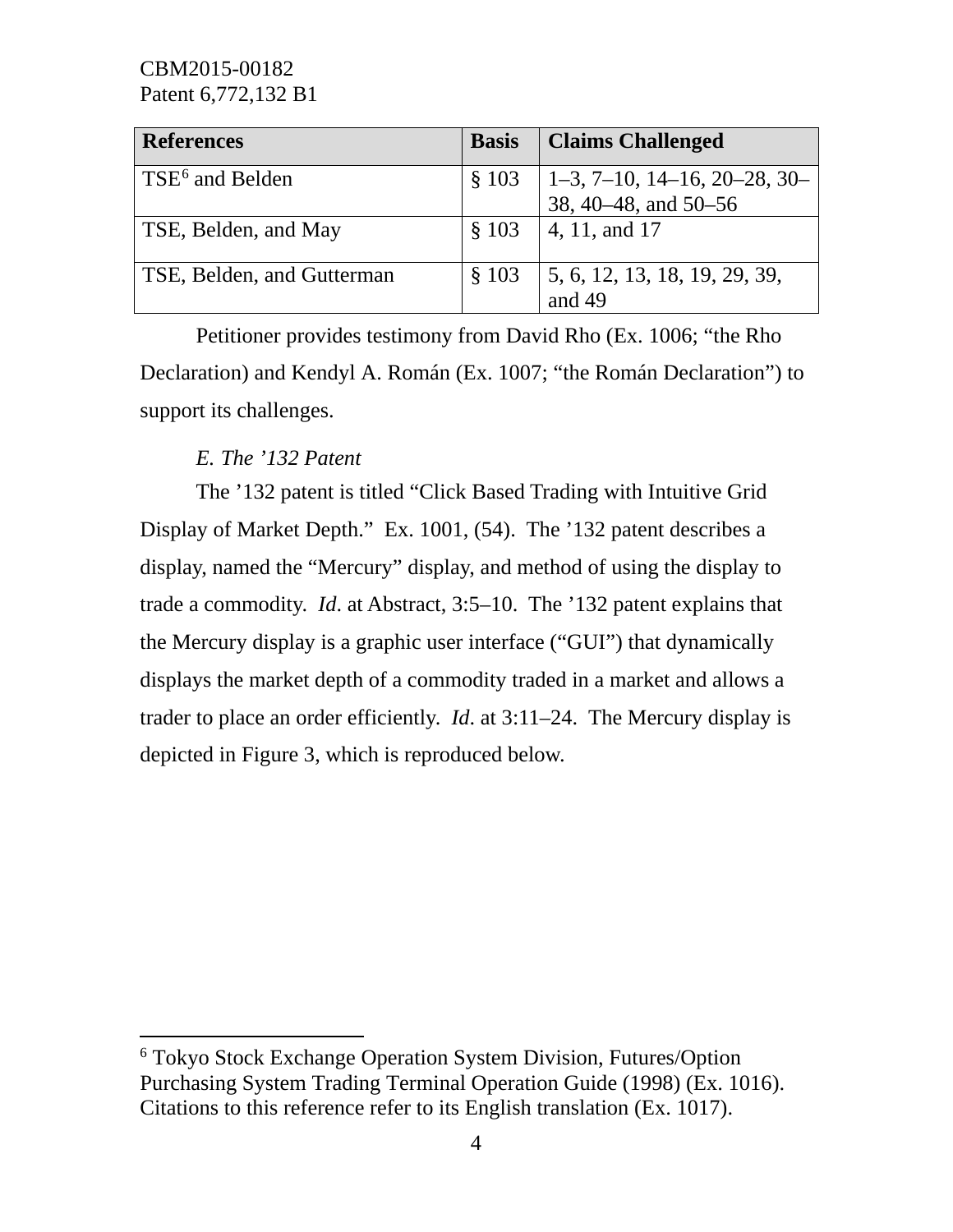

**FIG. 3** 

Figure 3 of the '132 patent illustrates an example of the Mercury display with example values for trading a commodity including prices, bid and ask quantities relative to price, and trade quantities.

The Mercury display includes a plurality of columns. Column 1005 is a static price axis, which includes a plurality of price values for the commodity. *See id.* at 7:36–48. The '132 patent explains that "[t]he column does not list the whole prices (e.g. 95.89), but rather, just the last two digits (e.g. 89)." *Id.* at 7:38–40. Columns 1003 and 1004 are aligned with the static price axis and dynamically display bid and ask quantities, respectively, for the corresponding price values of the static price axis. *See id.* at 7:35–51. The '132 patent explains that "[t]he exchange sends the price, order and fill information to each trader on the exchange" and that "[t]he physical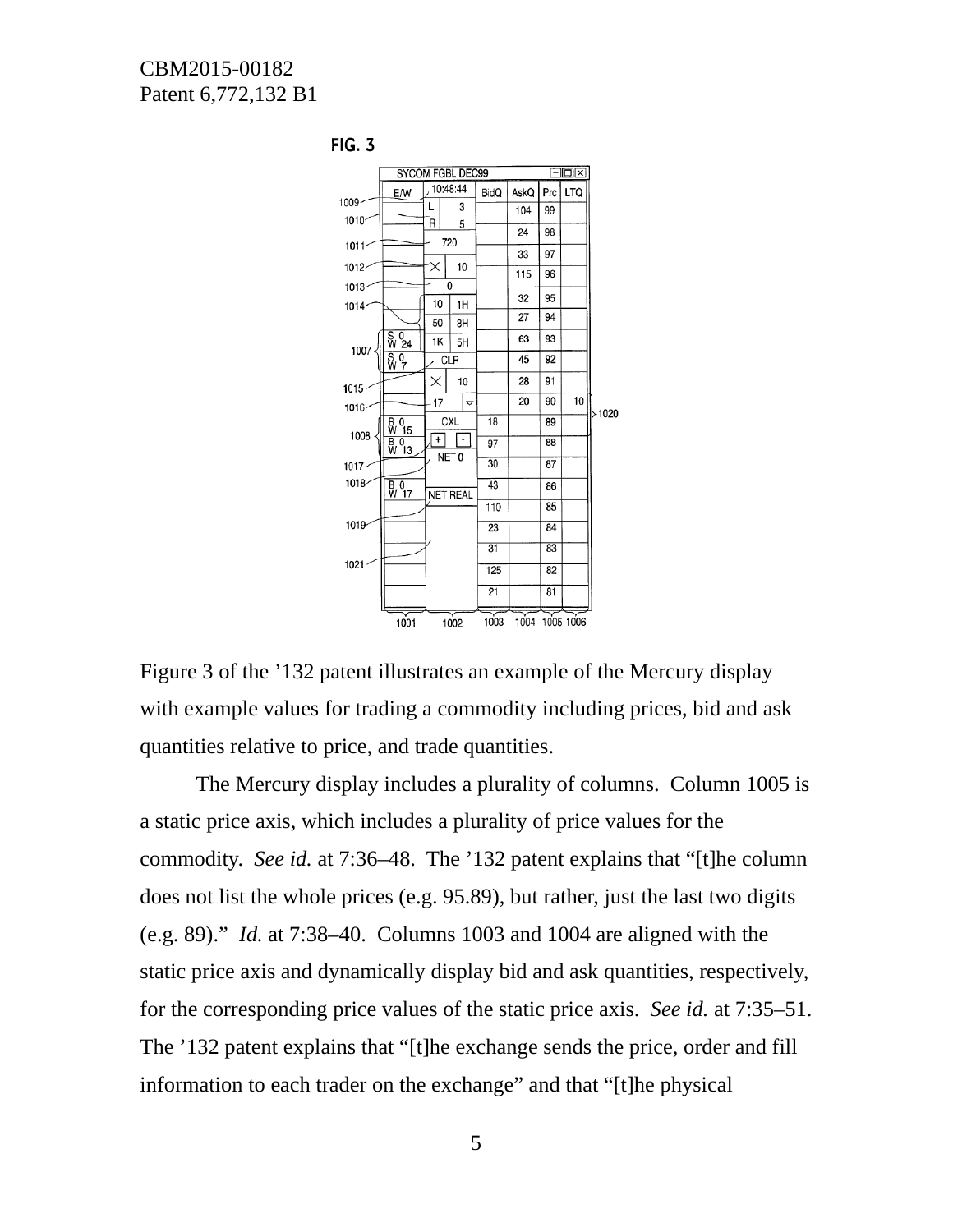mapping of such information to a screen grid can be done by any technique known to those skilled in the art." *Id.* at 4:61–5:1.

Column 1002 contains various parameters and information used to execute trades, such as the default quantity displayed in cell 1016. *See id*. at 8:3–37. A trader executes trades using the Mercury display by first setting the desired commodity and default parameters, such as default quantity. *See id*. at 9:3–17; Fig. 6, step 1302. Then, a trader can send a buy order or sell order to the market with a single action, such as clicking on the appropriate cell in column 1003 or 1004. *See id.* at 9:7–10:3; Fig. 6, steps 1306–1315.

# *F. Illustrative Claim*

As noted above, Petitioner challenges claims 1–56. Claims 1, 8, and 14 are independent. Claim 1 is illustrative of the claimed subject matter and is reproduced below:

1. A method of placing a trade order for a commodity on an electronic exchange having an inside market with a highest bid price and a lowest ask price, using a graphical user interface and a user input device, said method comprising:

setting a preset parameter for the trade order

- displaying market depth of the commodity, through a dynamic display of a plurality of bids and a plurality of asks in the market for the commodity, including at least a portion of the bid and ask quantities of the commodity, the dynamic display being aligned with a static display of prices corresponding thereto, wherein the static display of prices does not move in response to a change in the inside market;
- displaying an order entry region aligned with the static display prices comprising a plurality of areas for receiving commands from the user input devices to send trade orders, each area corresponding to a price of the static display of prices; and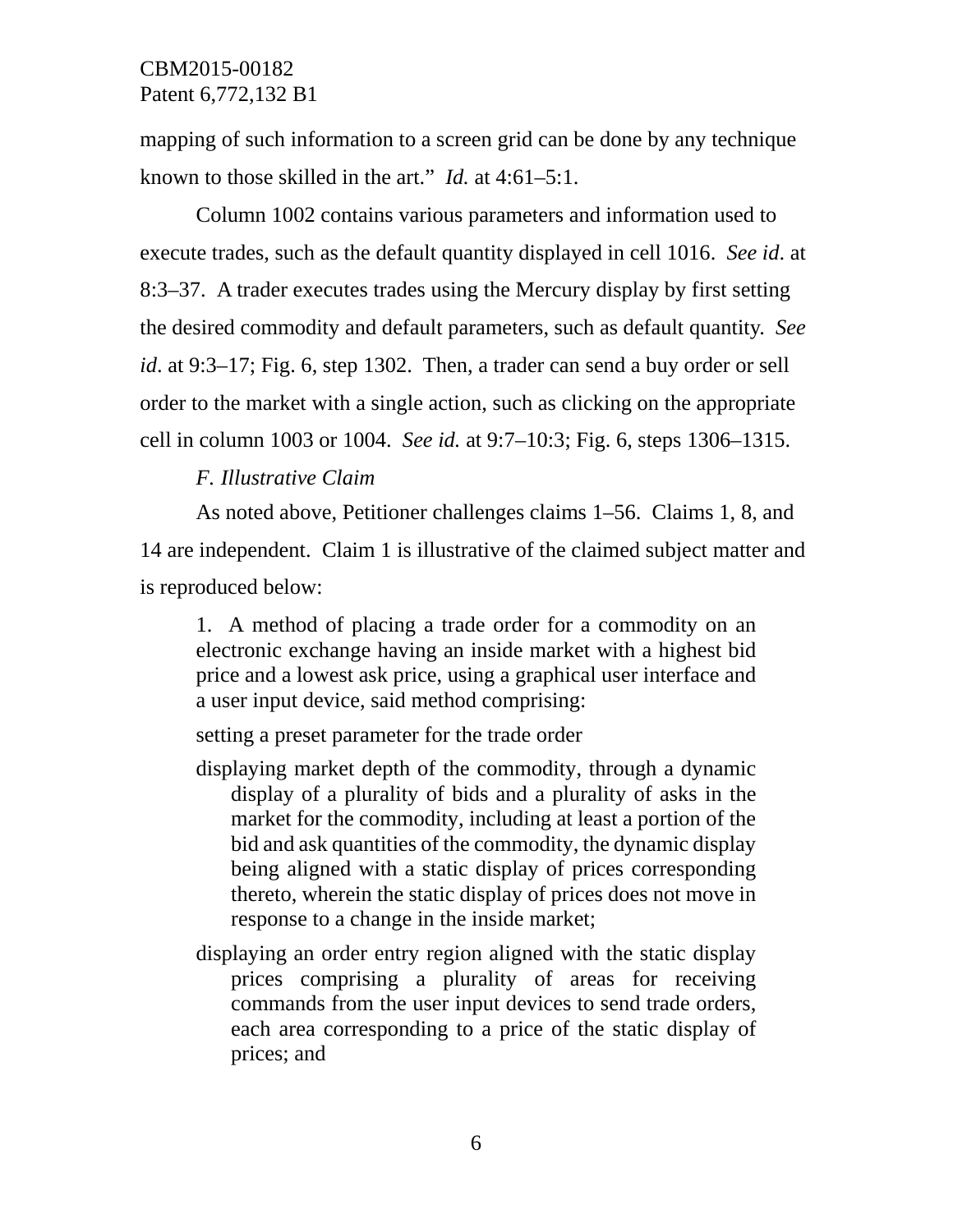selecting a particular area in the order entry region through single action of the user input device with a pointer of the user input device positioned over the particular area to set a plurality of additional parameters for the trade order and send the trade order to the electronic exchange.

Ex. 1001, 12:2–27.

 $\overline{\phantom{a}}$ 

### ANALYSIS*[7](#page-6-0)*

*A. Claim Construction*

In a covered business method patent review, claim terms are given their broadest reasonable interpretation in light of the specification in which they appear and the understanding of others skilled in the relevant art. *See*  37 C.F.R. § 42.300(b); *In re Cuozzo Speed Techs., LLC*, 793 F.3d 1268, 1278–79 (Fed. Cir. 2015), *cert. granted sub nom. Cuozzo Speed Techs., LLC v. Lee*, 84 U.S.L.W. 3218 (U.S. Jan. 15, 2016) (No. 15-446).

Applying that standard, we interpret the claim terms of the '132 patent according to their ordinary and customary meaning in the context of the patent's written description. *See In re Translogic Tech., Inc.*, 504 F.3d 1249, 1257 (Fed. Cir. 2007). Any special definitions for claim terms must be set forth with reasonable clarity, deliberateness, and precision. *In re Paulsen*,

<span id="page-6-0"></span><sup>&</sup>lt;sup>7</sup> Both Petitioner and Patent Owner reference our prior decisions denying institution in CBM2014-00135 and CBM2015-00058 and decisions of district courts in related proceedings. We do not give much, if any, deference to our prior decisions and the decisions of the district courts in determining whether to institute a covered business method patent review in this proceeding. Those prior decisions were based on different parties, different evidence, and in the case of the district court proceedings based on different standards of proof and claim construction standards. Additionally, we give no consideration to the arguments Patent Owner presents in letters sent to the Director of the United States Patent and Trademark Office.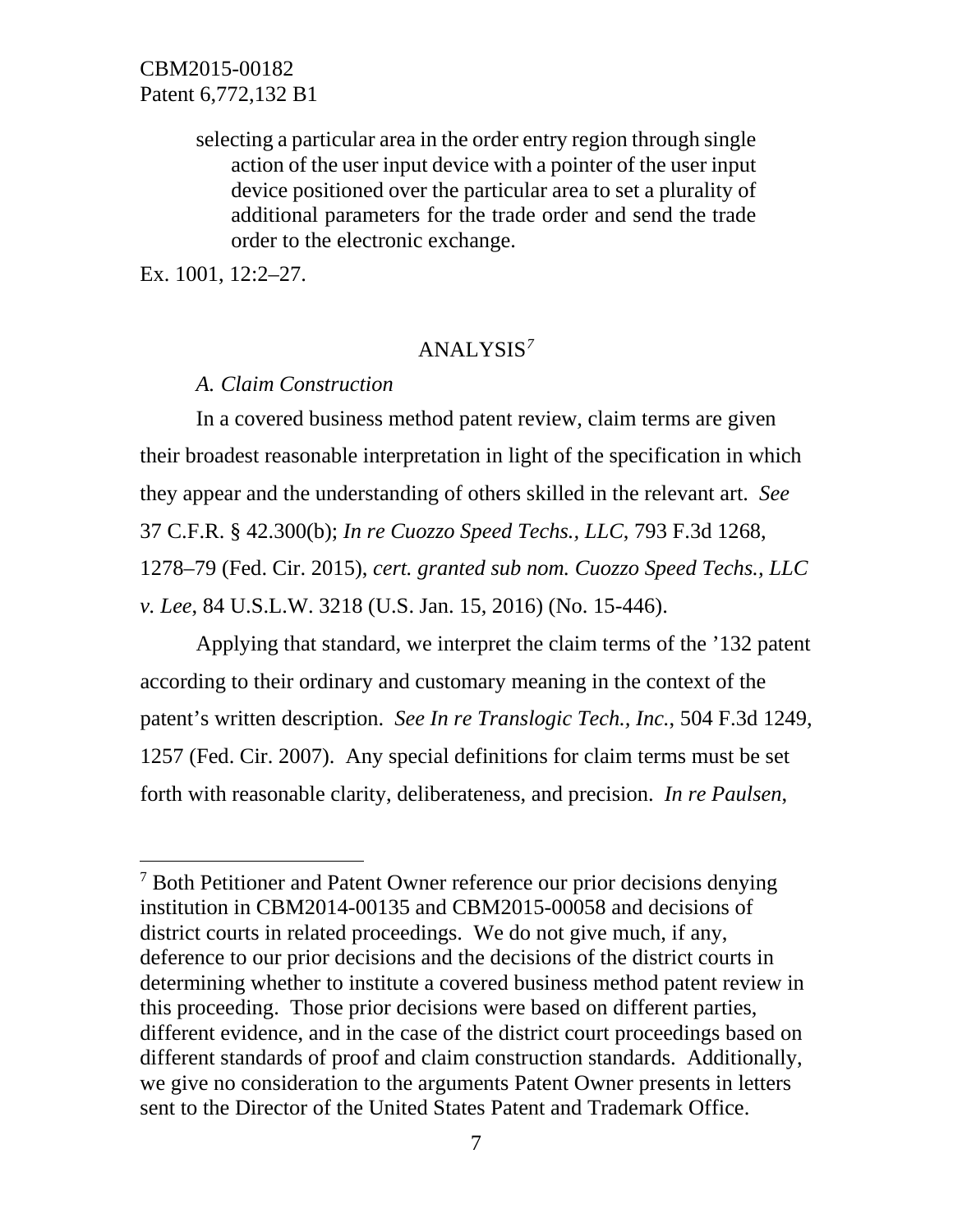30 F.3d 1475, 1480 (Fed. Cir. 1994). Petitioner proposes constructions for "single action" and "working order" (Pet. 13–14), and Patent Owner offers no proposed claim constructions. For purposes of this Decision, we determine that the only terms requiring an express construction in order to conduct properly our analysis are those discussed below.

### *1. "single action" limitations*

Petitioner contends that

The '132 patent specification defines this term: "Any action by a user within a short period of time, whether comprising one or more clicks of a mouse button or other input device, is considered a single action of the user for the purposes of the present invention." ('132 patent, 4:15-20; Román Decl. ¶ 78.)

Pet. 14. Patent Owner does not dispute this construction. Upon review, we agree, and adopt that construction for purposes of this decision.

Each of the independent claims recites the "single action." The relation of the "single action" to the subsequent language in the claims merits discussion. Claim 1 recites "selecting a particular area in the order entry region through single action of the user input device . . . to set a plurality of additional parameters for the trade order and send the trade order to the electronic exchange." Claim 8 similarly recites

a fourth program code for receiving a command as a result of a selection of a particular area in the order entry region by a single action of the user input device . . . , to set a plurality of additional parameters for the trade order and send the trade order to the electronic exchange.

# Claim 14 recites

a trade order sending component for receiving a command as a result of a selection of the area in the order entry region by a single action of the user input device . . . , to set a plurality of additional parameters for the trade order and send the trade order to the electronic exchange.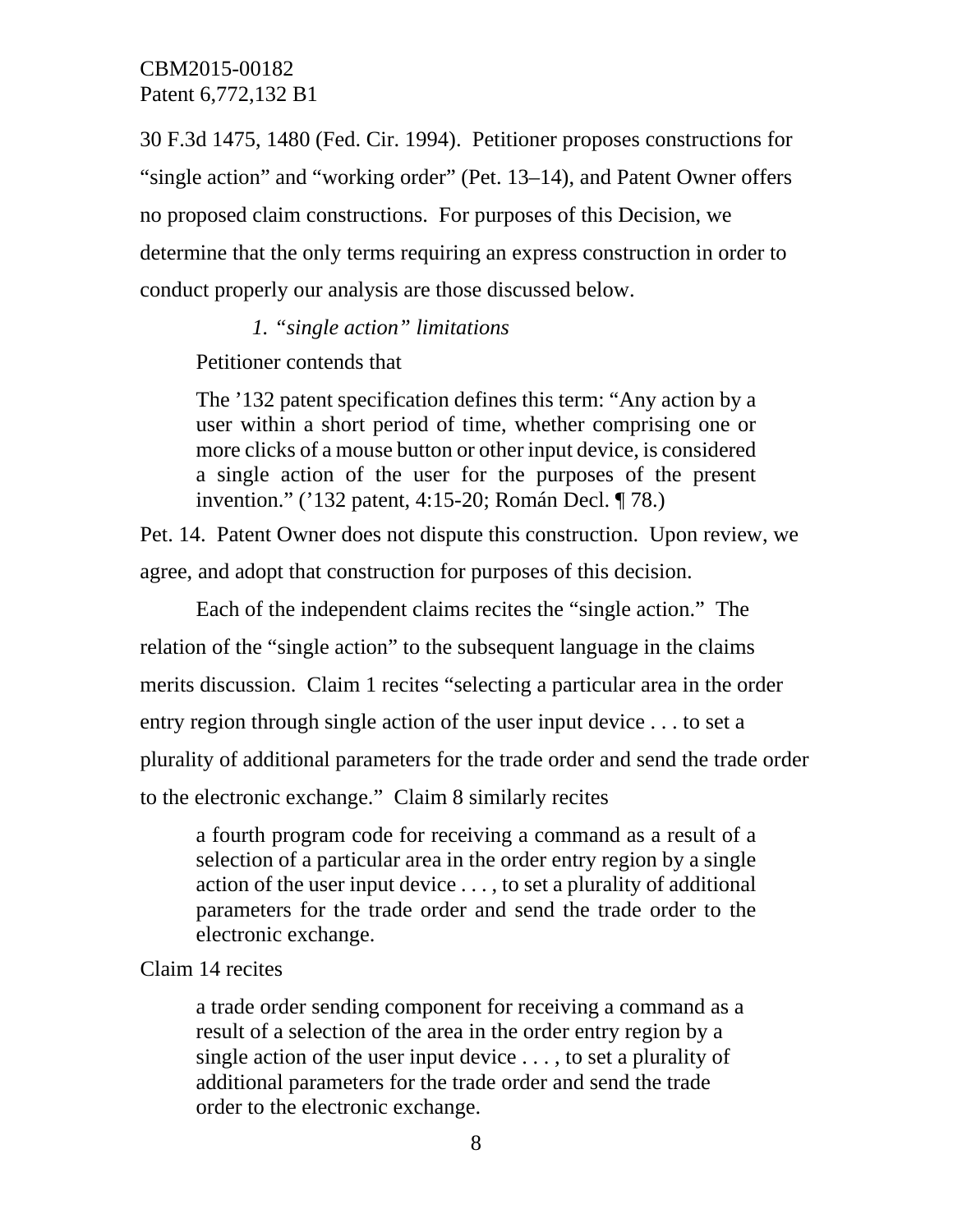$\overline{\phantom{a}}$ 

While neither party offers an express interpretation for this language, the parties appear to read the claims as requiring that the "single action" sets the additional parameters for the trade order and sends the trade order. *See, e.g.,* Pet. 44–48, 69–72; Prelim. Resp. 75–76.

We do not read the claims as requiring that the "single action" sets the additional parameters for the trade order or sends the trade order.<sup>[8](#page-8-0)</sup> To the extent it is unclear whether the claim language requires setting parameters and sending the order based on the "single action," the broader construction is consistent with the specification of the '132 patent and supported by the prosecution history of '132 patent.<sup>[9](#page-8-1)</sup>

The only embodiment discussed in the specification of the '132 patent includes setting trade parameters and sending a trade order based on a single action, but the specification does not limit the scope of the claims to such an arrangement. *See* Ex. 1001, 9:61–11:11. Based on the record before us, we do not limit the scope of the claims to that embodiment. *See In re Am Acad. Of Science Tech Ctr.,* 367 F.3d 1359, 1369 (Fed. Cir. 2004). Review of the prosecution history reveals that our interpretation is the proper reading of the

<span id="page-8-0"></span><sup>&</sup>lt;sup>8</sup> The claim language at issue in this proceeding is different than that in the related proceedings, such as CBM2015-00161 and CBM2015-0181. For example, claim 1 of U.S. Patent No. 6,766,304 B2, at issue in CBM2015- 00161, requires that the setting of the parameters for a trade order and the sending the trade order be *in response* to the selection of a particular location of the order entry region by a single action.

<span id="page-8-1"></span><sup>&</sup>lt;sup>9</sup> CBM2014-00135 addressed the same patent as this proceeding and applied a more narrow scope to the "single action" limitation. *See* Ex. 1032, 21. The prosecution history, however, does not appear to be in the record of CBM2014-00135 and we have reconsidered the breadth of the "single action" limitation in light of the prosecution history, which is of record in this proceeding.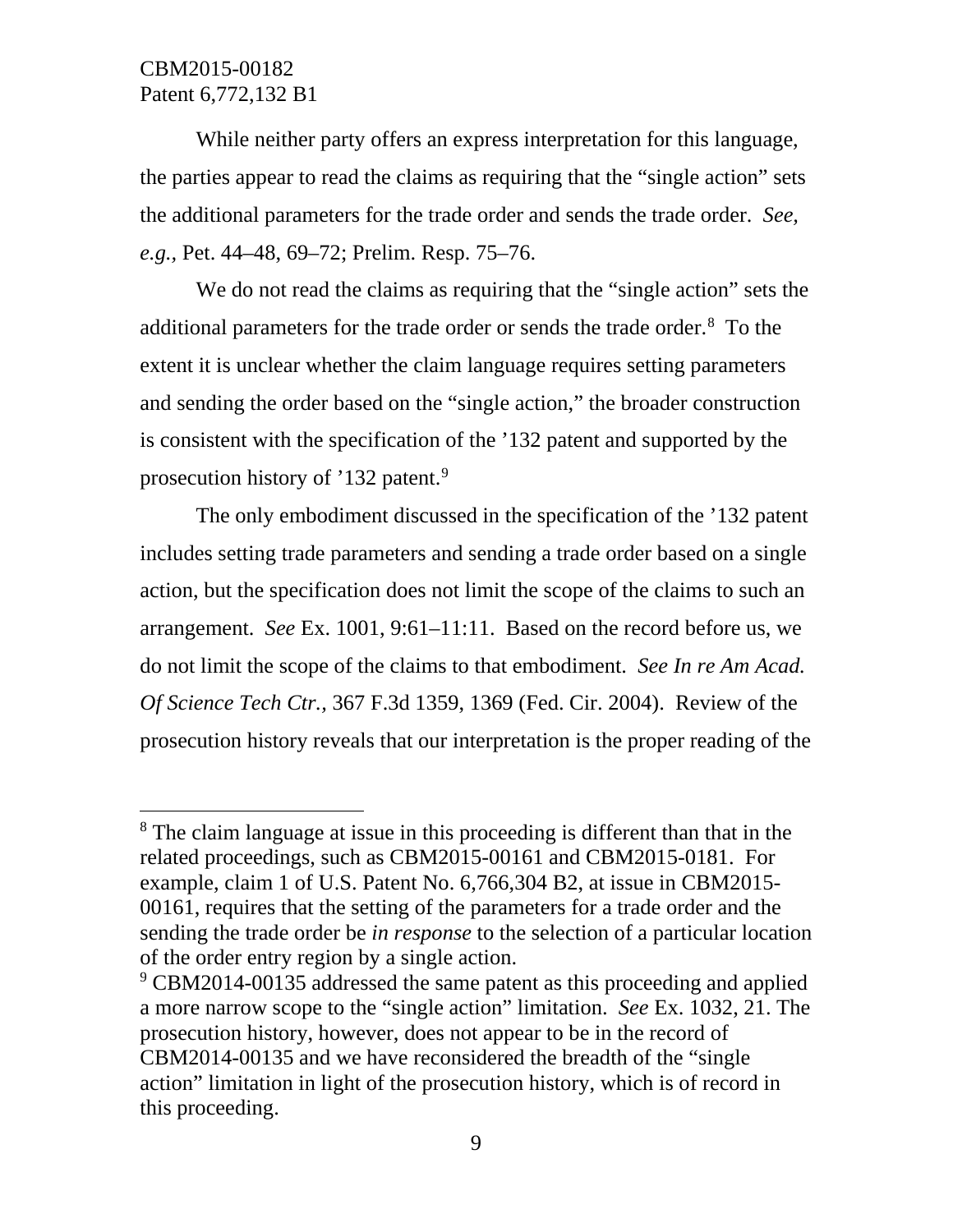claim, showing that the intent of the patentee of the '132 patent was not to have this claim language require setting parameters and sending an order as a result of the "single action." *See* Ex. 1002, 265–267, 861. For example, the patentee specifically removed language from the claims that would have imparted this narrower meaning. *See id.* at 265–267. Further, the patentee explicitly stated its interpretation of claim scope as "*allowing for* parameters of a trade order to be set and for the trade order to be sent . . . in response to a selection of a location in an order entry region through a single action" when characterizing the claims after the amendment, rather than setting the parameters and initiating placement of the trade order via the single action as recited before the claims were amended. *Id.* at 861 (emphasis added).

Accordingly, based on the record before us in this proceeding, we determine that the "single action" recited in claims 1, 8, and 14 does not require setting the additional parameters or sending the trade order. Rather, the claims require that the *selection* of the area in the order entry is accomplished by the "single action," and that "single action" *allows for* additional parameters to be set and the trade order to be sent. Accordingly, this limitation could be met, for example, as a result of the "single action" itself resulting in the setting and sending or through some subsequent user action, such as the "single action" resulting in the user being provided the opportunity to set the additional parameters and send the trade order.

# *2. "computer readable medium having program code recorded thereon"*

Claims 8–13, 30–39, and 51 recite "computer readable medium having program code recorded thereon." Petitioner contends that "[u]nder the broadest reasonable interpretation ('BRI'), the scope of this term is broad enough to encompass a transitory, propagating signal that is encoded." Pet.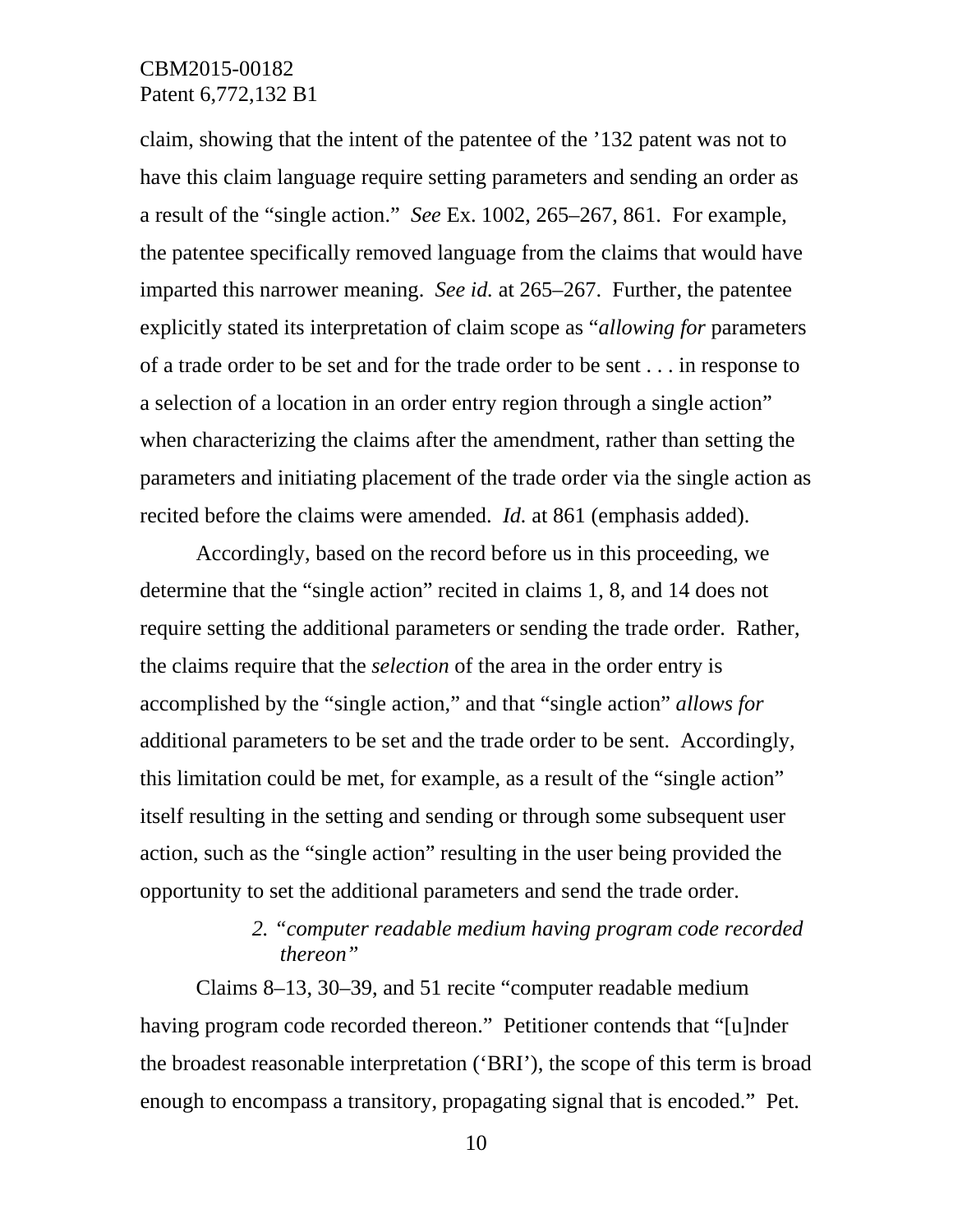18. Petitioner explains that the specification neither defines this term nor provides examples. Patent Owner does not provide a proposed construction for this limitation, but implies that the word "recorded" limits the claim to non-transitory media. *See* Prelim. Resp. 51. Patent Owner does not dispute that the specification of the '132 patent neither defines this term nor provides examples for a "computer readable medium," and after reviewing the specification we see no reference to "computer readable medium" other than that in the claims.

The addition of the phrase "having program code recorded thereon" to "computer readable medium" does not limit the medium to non-transitory media. A definition of the verb "record" is "to set down in writing" or "to cause (as sound, visual images, or data) to be registered on something (as a disc or magnetic tape) in reproducible form)." Ex. 3001 (Merriam-Webster's Collegiate Dictionary, 10th ed. definition of record). This definition does not preclude the program code from being recorded, albeit temporarily, on transitory media. *See Ex parte Mewherter,* 107 USPQ2d 1857, 1859–60 (PTAB 2013) (precedential) (determining that a computer readable storage medium having a computer program stored thereon encompasses transitory propagating signals).

On this record, we determine that the broadest reasonable interpretation of "computer readable medium having program code recorded thereon" is any medium that participates in providing instruction to a processor for execution and having program code recorded thereon.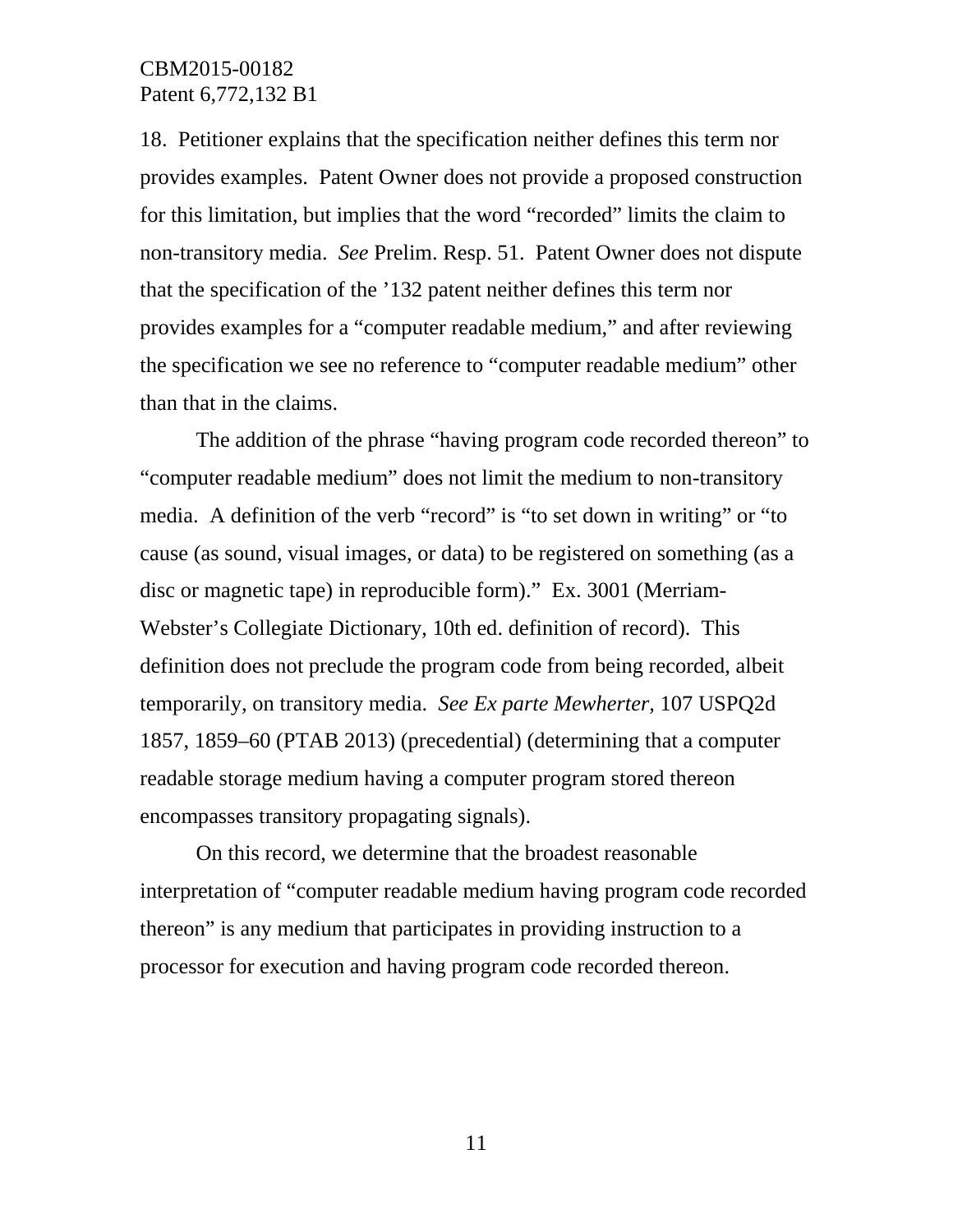$\overline{\phantom{a}}$ 

# *B. Covered Business Method Patent*

Section 18 of the  $AIA<sup>10</sup>$  $AIA<sup>10</sup>$  $AIA<sup>10</sup>$  provides for the creation of a transitional program for reviewing covered business method patents. A "covered business method patent" is a patent that "claims a method or corresponding apparatus for performing data processing or other operations used in the practice, administration, or management of a financial product or service, except that the term does not include patents for technological inventions." AIA § 18(d)(1); *see* 37 C.F.R. § 42.301(a). A patent need have only one claim directed to a covered business method to be eligible for review. *See* Transitional Program for Covered Business Method Patents—Definitions of Covered Business Method Patent and Technological Invention, 77 Fed. Reg. 48,734, 48,736 (Aug. 14, 2012) ("CBM Rules") (Comment 8).

In this Petition, Petitioner contends that "while a patent need only one claim directed to a CBM to be eligible for CBM review . . . all the claims qualify," and particularly cites claims 1, 4–8, and 14. Pet. 4.

# *1. Financial Product or Service*

Petitioner asserts that claim 1 is directed to a covered business method because it recites a method of placing a trade order for a commodity on an electronic exchange including the steps of displaying market information and sending a trade order, which are financial in nature. *Id.* Based on this record, we agree with Petitioner that at least the subject matter recited by claim 1 is directed to activities that are financial in nature, namely "displaying . . . a plurality of bids and a plurality of asks in the market for the commodity" and "selecting a particular area in the order entry region . . .

<span id="page-11-0"></span><sup>&</sup>lt;sup>10</sup> Leahy-Smith America Invents Act, Pub. L. No. 112-29, 125 Stat. 284, 329 (2011) ("AIA").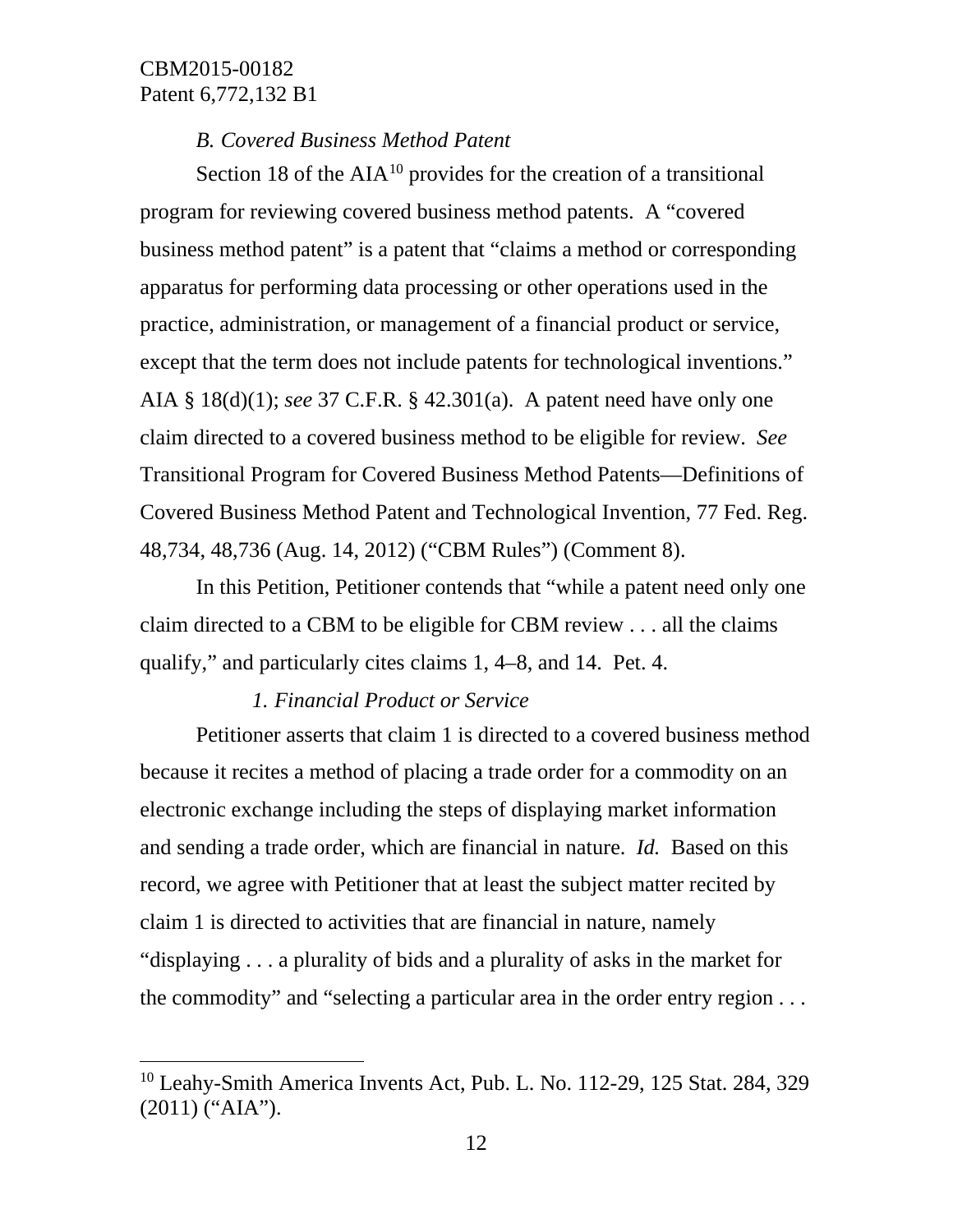to . . . send the trade order to the electronic exchange," which are recited in the claim. Patent Owner acknowledges that "the claims include financial terms [and] that the claimed GUI tool can be used to trade," but contends that "improvements to software tools or GUIs, even if used to implement a trading strategy or other financial activity, are outside the scope of CBMR." Prelim. Resp. 7–8. Patent Owner cites to various portions of the legislative history as support for its proposed interpretation. *Id.* 

The "legislative history explains that the definition of covered business method patent was drafted to encompass patents 'claiming activities that are financial in nature.'" 77 Fed. Reg. at 48,735 (quoting 157 Cong. Rec. S5432 (daily ed. Sept. 8, 2011) (statement of Sen. Schumer)). The legislative history indicates that "financial product or service" should be interpreted broadly to "encompass patents 'claiming activities that are financial in nature, incidental to a financial activity or complementary to a financial activity.'" *Id.*; *see Versata Dev. Grp., Inc. v. SAP America, Inc.,*  793 F.3d 1306, 1323–26 (Fed. Cir. 2015).

We are not persuaded by Patent Owner's argument that the legislative history of the AIA establishes that novel user interfaces for commodities, as a category, were intended to be exempt from covered business method patent review. *See* Prelim. Resp. 8–11. As Petitioner argues, although the legislative history includes certain statements that certain novel software tools and graphical user interfaces that are used by the electronic trading industry worker are not the target of § 18 of the AIA (*see* Prelim. Resp. 8–11 (reproducing statements by Senator Durbin and Schumer)), the language of the AIA, as passed, does not include an exemption for all user interfaces for commodities from covered business method patent review. *See* Pet. 8–10.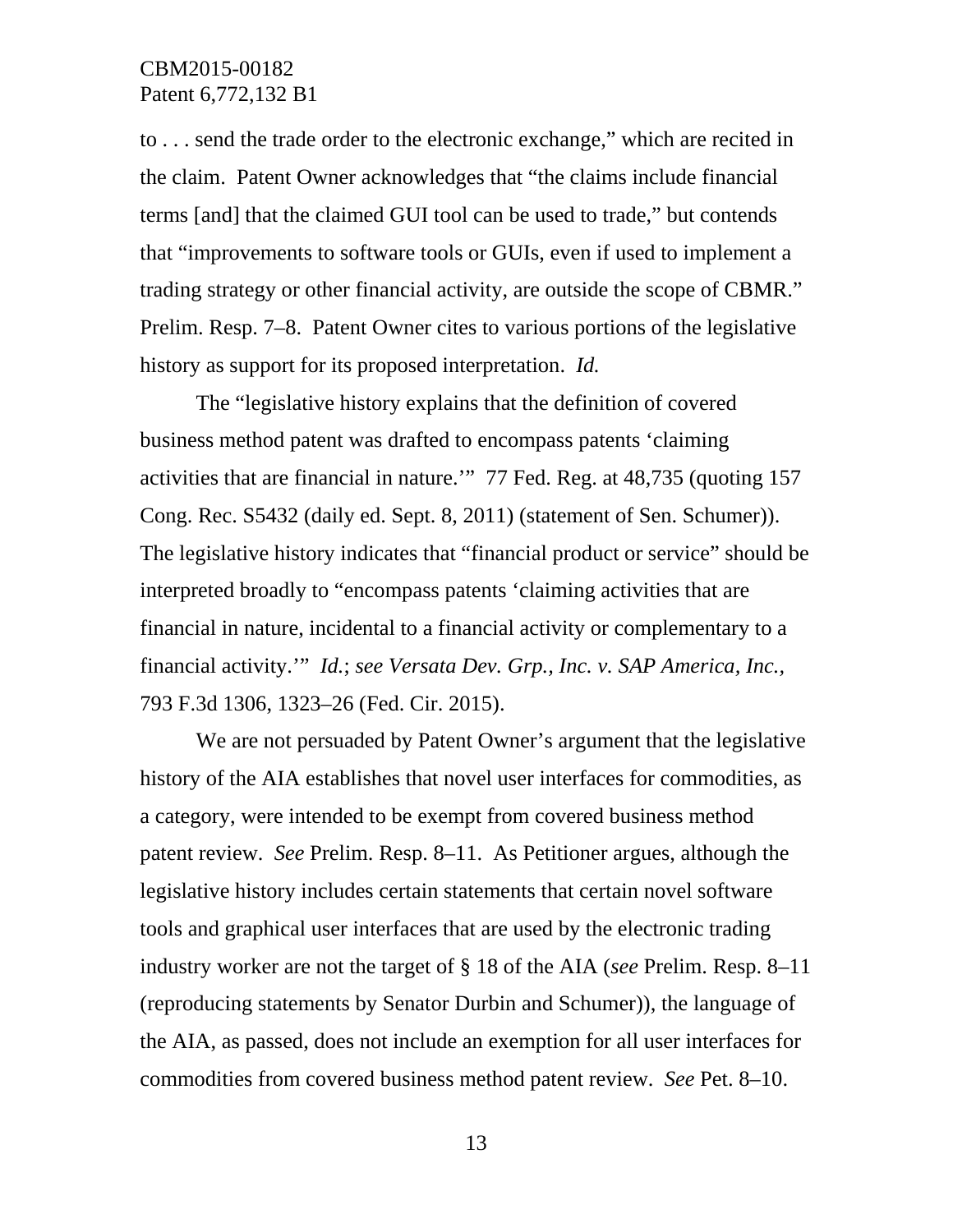Each patent has to be evaluated individually to determine if it is eligible for a covered business method patent review. A determination of whether a patent is eligible for a covered business method patent review under the statute is made on a case-by-case basis on the facts of each case. 37 C.F.R.  $§$  42.301(b).

For the reasons stated above, and based on the particular facts of this proceeding, we conclude that the '132 patent includes at least one claim that meets the financial in nature requirement of § 18(d)(1) of the AIA.

*2. Exclusion for Technological Inventions*

To determine whether a patent is for a technological invention, we consider "whether the claimed subject matter as a whole recites a technological feature that is novel and unobvious over the prior art; and solves a technical problem using a technical solution." 37 C.F.R.  $§$  42.301(b).

The following claim drafting techniques, for example, typically do not render a patent a "technological invention":

(a) Mere recitation of known technologies, such as computer hardware, communication or computer networks, software, memory, computer-readable storage medium, scanners, display devices or databases, or specialized machines, such as an ATM or point of sale device.

(b) Reciting the use of known prior art technology to accomplish a process or method, even if that process or method is novel and non-obvious.

(c) Combining prior art structures to achieve the normal, expected, or predictable result of that combination.

Office Patent Trial Practice Guide, 77 Fed. Reg. 48,756, 48,763–64 (Aug. 14, 2012).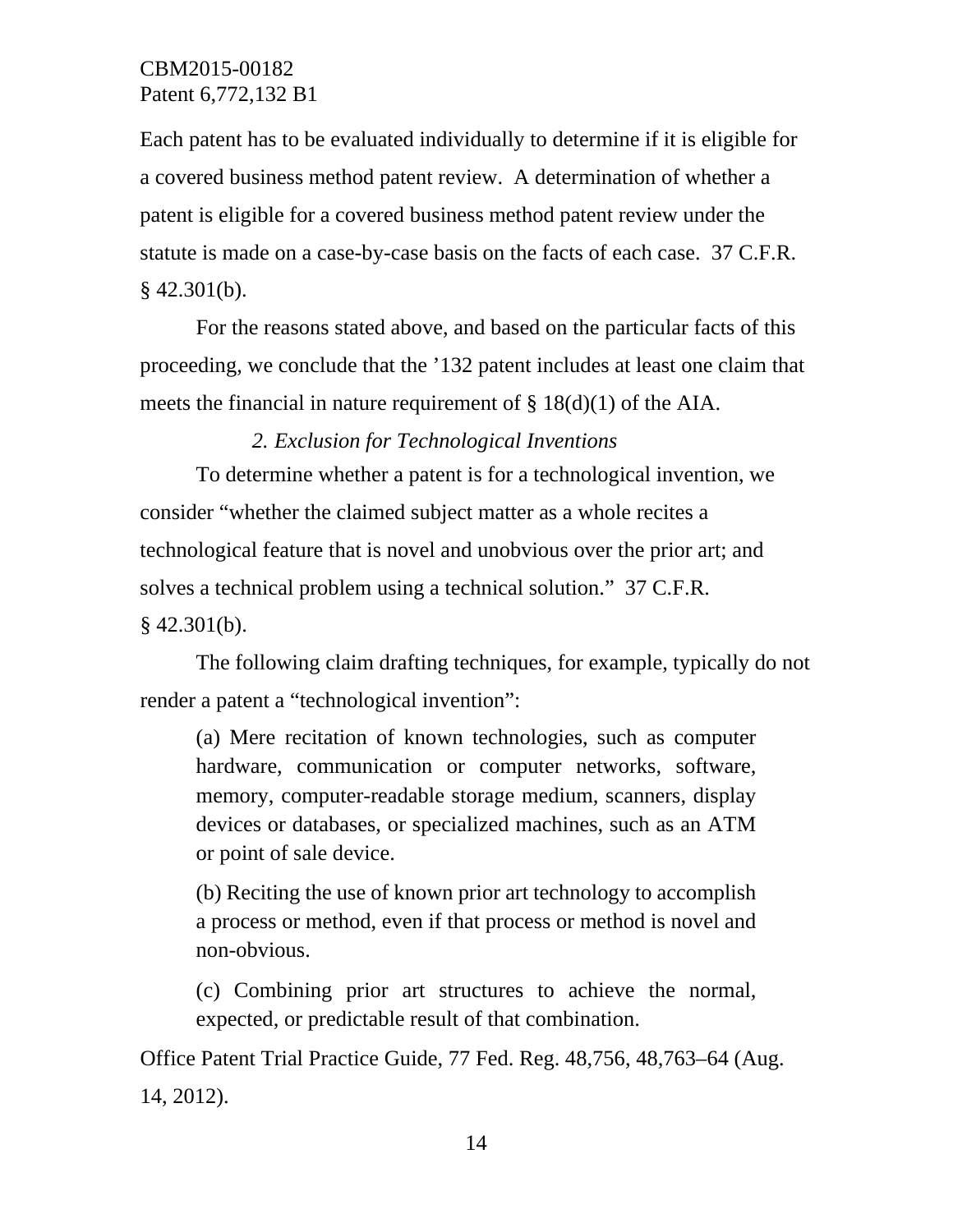Both prongs must be satisfied in order for the patent to be excluded as a technological invention. *See Versata*, 793 F.3d at 1326–27.

Petitioner contends that rather than reciting a technical feature that is novel or unobvious over the prior art, the claims of the '132 patent generally recite trading software that is implemented on a conventional computer. Pet. 5–7. Patent Owner disagrees, arguing that GUI features in the claims provide novel and non-obvious technological features. Prelim. Resp. 14–16.

We are persuaded by Petitioner's contentions that at least claim 1 of the '132 patent does not recite a novel and non-obvious technological feature. The specification of the '411 patent treats as well-known all potentially technological aspects of the claims. For example, the '132 patent discloses that its system can be implemented "on any existing or future terminal or device" (Ex. 1001, 4:4–7), each of which is known to include a display, and discloses that the input device can be a mouse (*id.* at 4:9–11), which is a known input device. The '132 patent further discloses that "[t]he scope of the present invention is not limited by the type of terminal or device used." *Id.* at 4:7–9. The '132 patent also describes the programming associated with the GUI as insignificant. *See, e.g.*, Ex. 1001, 4:62–5:1 (explaining that "present invention processes [price, order, and fill] information and maps it through simple algorithms and mapping tables to positions in a theoretical grid program" and "[t]he physical mapping of such information to a screen grid can be done by any technique known to those skilled in the art").

Petitioner also asserts that the claims of the '132 patent do not fall within  $§$  18(d)(1)'s exclusion for "technological inventions" because the '132 patent does not solve a technical problem using a technical solution.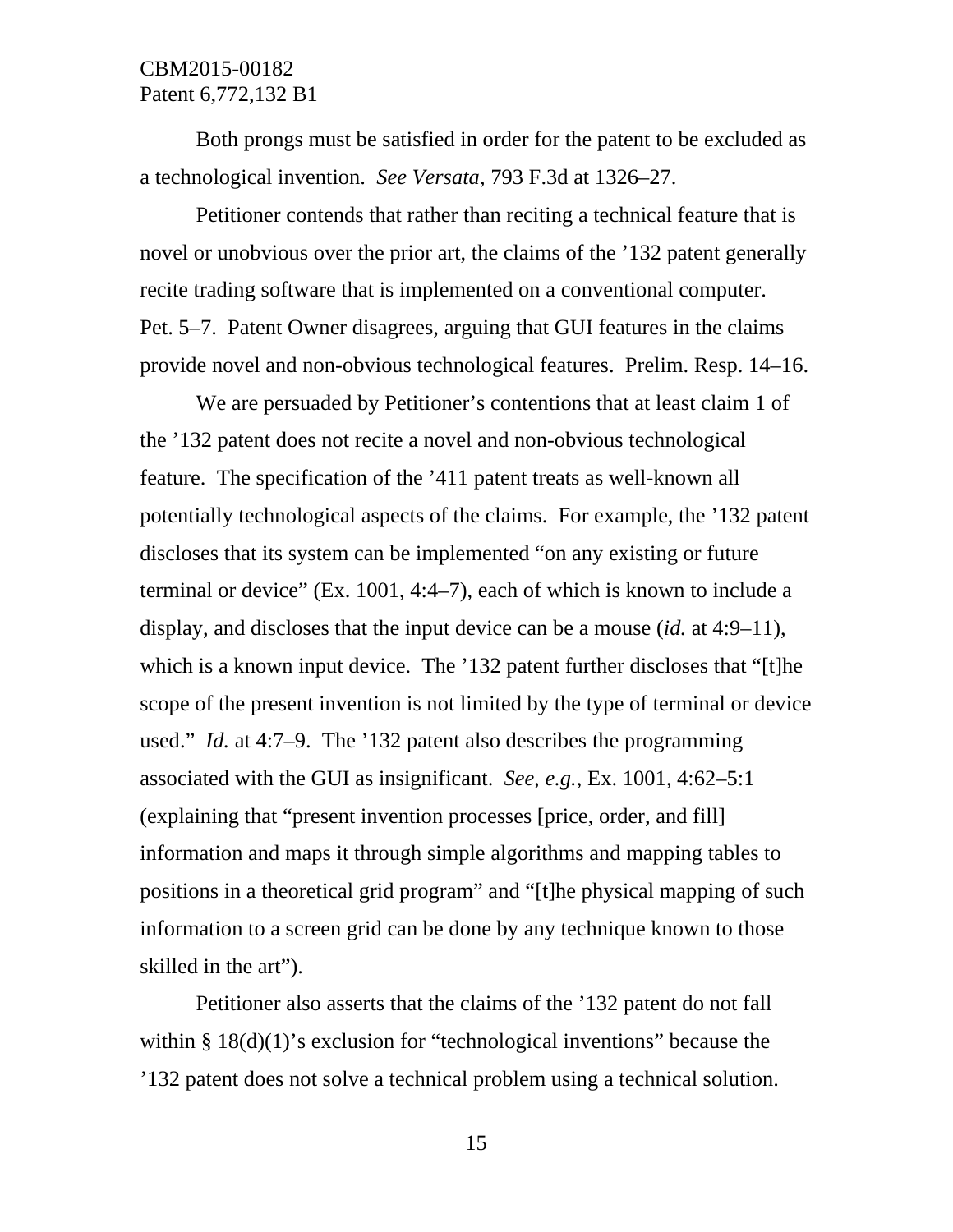Pet. 7–8. Petitioner notes that "[a]ccording to the '132 patent, the 'problem' with prior art trading GUIs was that the market price could change before a trader entered a desired order, causing the trader to 'miss his price.'" *Id.* at 7 (citing Ex. 1001, 2:53-63). Petitioner contends that "the '132 patent's solution is not technical" because Patent Owner "simply  $\iota$  rearrange<sup>[d]</sup> how known and available market data is displayed on a GUI" and "did not design a more accurate mouse or a computer that responded faster." *Id.* at 8.

Patent Owner argues that the '132 patent solves a technical problem using a technical solution. Prelim. Resp. 14, 17–20. According to Patent Owner, the '132 patent "claims a specific combination of features of a GUI that purportedly was lacking in the prior art and that solved problems relating to speed, accuracy and usability—all technical problems." *Id.* at 17.

We are persuaded that the '132 patent does not solve a technical problem with a technical solution. The '132 patent purports to solve the problem of a user missing an intended price because a price level changed as the user tried to click to send an order at an intended price level in a GUI tool. *See* Ex. 1001, 2:23–63. As written, claim 1 requires the use of only known technology. Given this, we determine that at least claim 1 does not solve a technical problem using a technical solution and at least claim 1 does not satisfy the second prong of 37 C.F.R. § 42.301(b).

#### *3. Conclusion*

In view of the foregoing, we conclude that the '132 patent is a covered business method patent under AIA  $\S$  18(d)(1) and is eligible for review using the transitional covered business method patent program.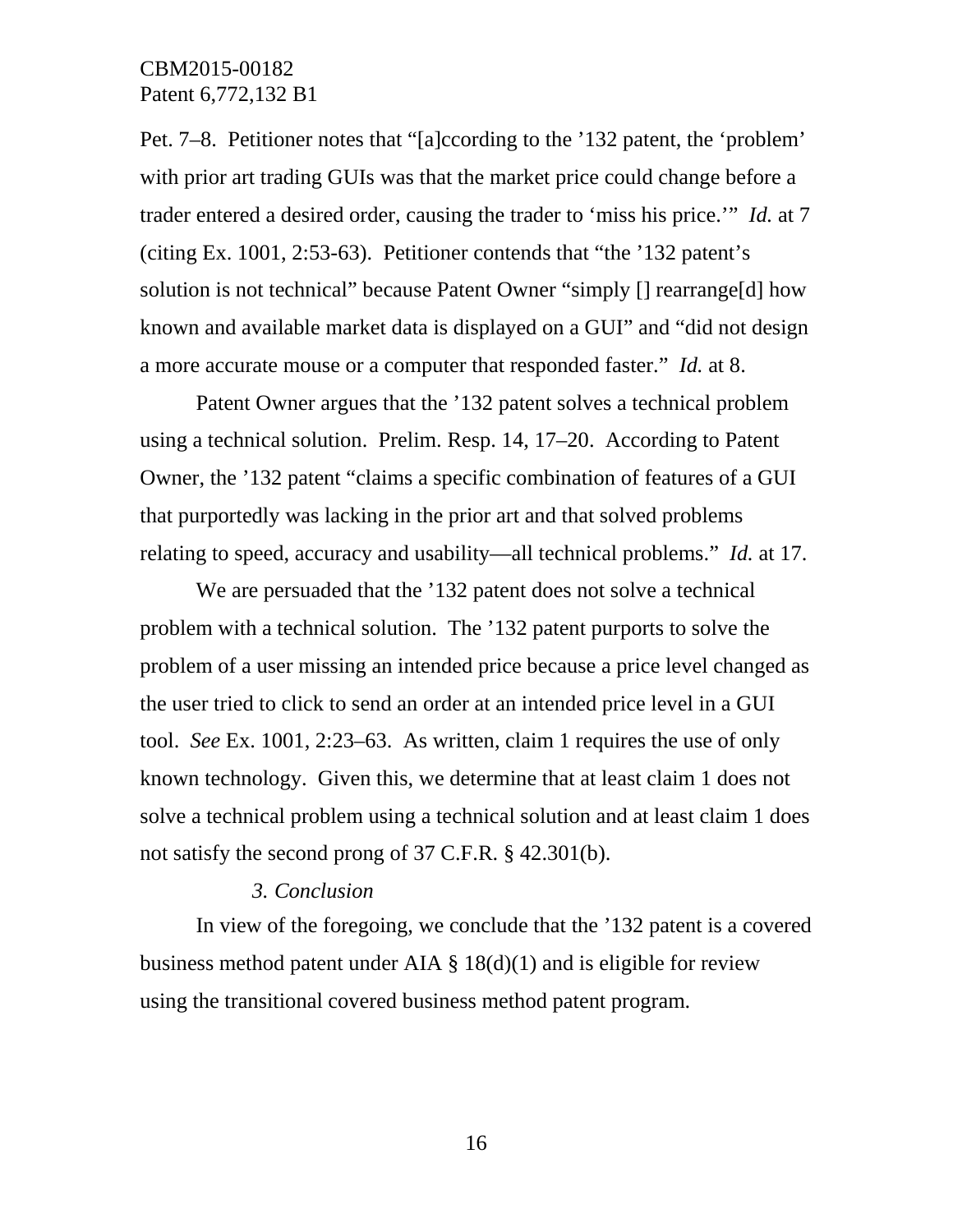*C. Section 101 Patent-Eligible Subject Matter*

Petitioner challenges claims 1–56 as directed to patent-ineligible subject matter under 35 U.S.C. § 101. Pet. 14–26. Patent Owner disagrees. Prelim. Resp. 30–52.

Under 35 U.S.C. § 101, we must first identify whether an invention fits within one of the four statutorily provided categories of patenteligibility: "processes, machines, manufactures, and compositions of matter." *Ultramercial, Inc. v. Hulu, LLC*, 772 F.3d 709, 713–14 (Fed. Cir. 2014).

Initially, we note that Petitioner asserts that claims 8–13, 30–39, and 51 are "broad enough to encompass a transitory, propagating signal that is encoded, which is not eligible for patenting." Pet. at 18 (citing *In re Nuijten*, 550 F.3d 1346, 1357 (Fed. Cir. 2007)). Patent Owner argues that "Petitioners misapply *In re Nuijten*" and "also have not addressed the recitation of 'recorded' in the claims, and fail to explain why this would not restrict the claim to non-transitory media." Prelim. Resp. 51–52.

As indicated above, however, we determine that the broadest reasonable interpretation of "computer readable medium having program code recorded thereon" is any medium that participates in providing instruction to a processor for execution and having program code recorded thereon. Given this interpretation, claims 8–13, 30–39, and 51 encompass transitory, propagating signals. Transitory, propagating signals are not covered by the four statutory classes of subject matter of 35 U.S.C. § 101. *In re Nuijten,* 500 F.3d at 1352.

There is no dispute that the remaining claims fit within one of the four statutorily provided categories of patent-eligibility. Even if claims 8–13,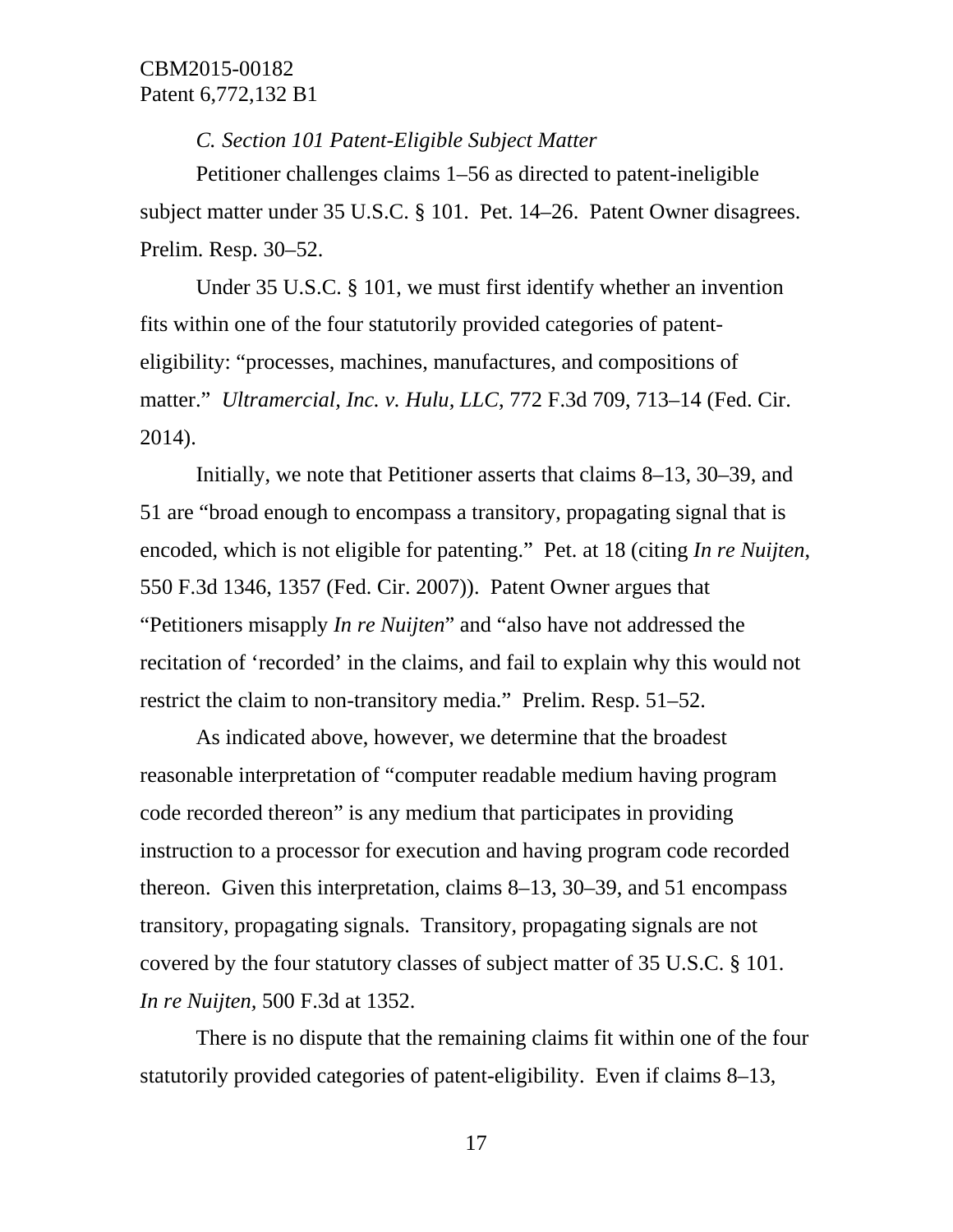30–39, and 51 were to fit within one of the categories of patent-eligibility, we are persuaded that they do not recite patent-eligible subject matter for the reasons that follow.

#### *1. Abstract Idea*

Section 101 "contains an important implicit exception: Laws of nature, natural phenomena, and abstract ideas are not patentable." *Alice Corp. Pty. Ltd. V. CLS Bank. Intern.*, 134 S. Ct. 2347, 2354 (2014) (citing *Assoc. for Molecular Pathology v. Myriad Genetics, Inc.*, 133 S. Ct. 2107, 2116 (2013) (internal quotation marks and brackets omitted)). In *Alice*, the Supreme Court reiterated the framework set forth previously in *Mayo Collaborative Services v. Prometheus Labs., Inc.*, 132 S. Ct. 1289, 1293 (2012) "for distinguishing patents that claim laws of nature, natural phenomena, and abstract ideas from those that claim patent-eligible applications of those concepts." *Alice*, 134 S. Ct. at 2355. The first step in the analysis is to "determine whether the claims at issue are directed to one of those patent-ineligible concepts." *Id.*

Petitioner argues that the challenged claims are directed to the abstract idea of "placing an order based on observed (plotted) market information, as well as updating market information." Pet. 16. Patent Owner appears to contend that the recitation of a "static display of prices" in the claims removes them from being directed to an abstract idea. *See, e.g.,* Prelim. Resp. 38–39.

Independent claims 1, 8, and 14 recite similar limitations, with claim 1 being directed to a "method," claim 8 being directed to a "computer readable medium," and claim 14 being directed to a "client system." We are persuaded that the challenged claims are more likely than not drawn to a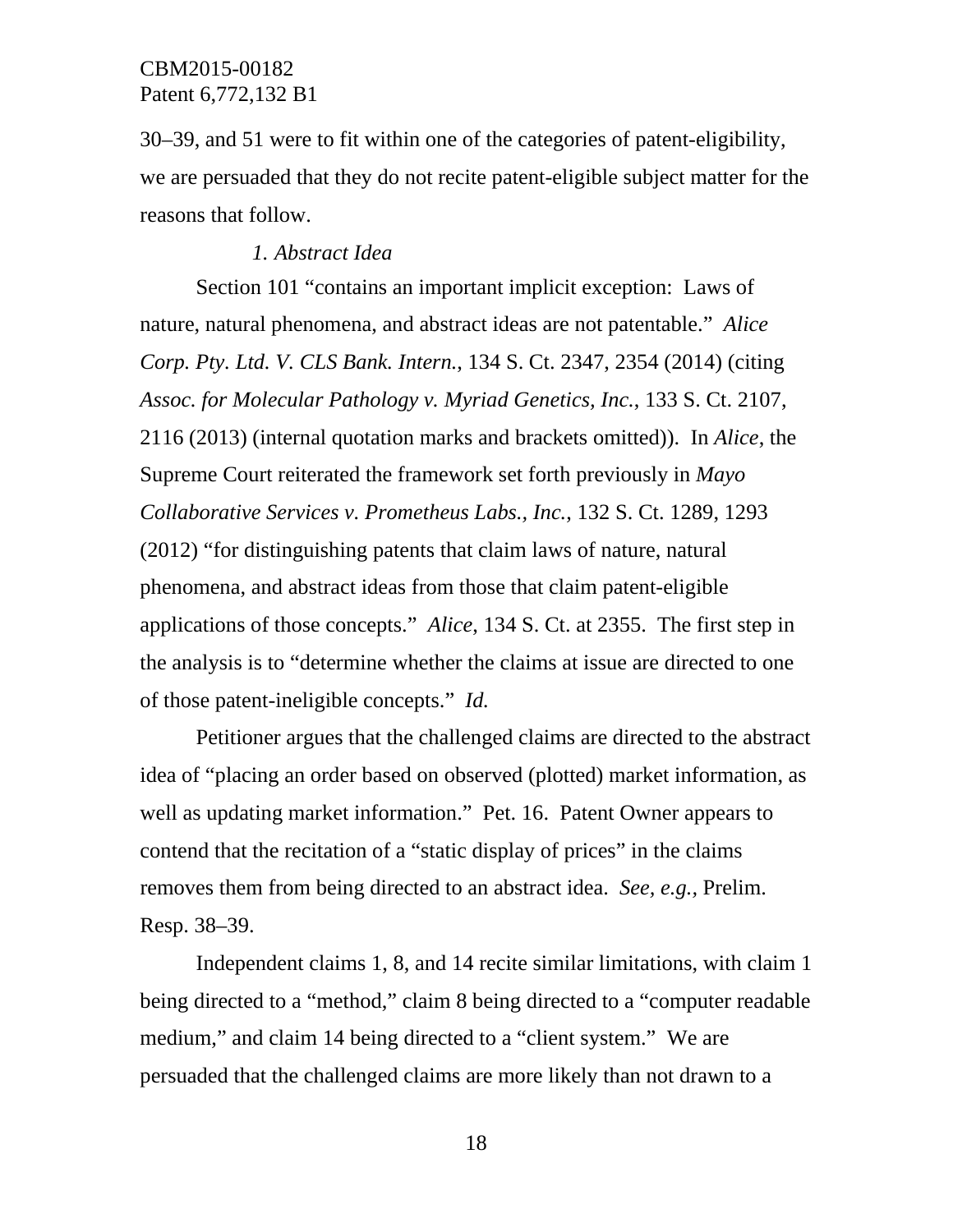patent-ineligible abstract idea. The '132 patent purports to solve the problem of reducing the amount of time to place a trade order. *See* Ex. 1001, 2:66–3:2. Claims 1, 8, and 14 are directed to displaying market information in a particular manner. Claim 1, for example, recites "a dynamic display of a plurality of bids and a plurality of asks in the market for the commodity . . . aligned with a static display of prices corresponding thereto, wherein the static display of prices does not move in response to a change in the inside market." Although certain limitations, such as use of a "static display of prices," may add a degree of particularity, the concept embodied by the majority of the limitations describes only the abstract idea of displaying market information to facilitate setting parameters and placing a trade order.

#### *2. Inventive Concept*

Next we turn to "the elements of each claim both individually and as an ordered combination" to determine whether the additional elements "transform the nature of the claim" into a "patent-eligible application." *Mayo*, 132 S. Ct. at 1297–98. The additional elements must be more than "well-understood, routine, conventional activity." *Id.* at 1298. On this record, Petitioner has established that the challenged claims of the '132 patent do not add an inventive concept sufficient to ensure that the patent in practice amounts to significantly more than a patent on the abstract idea itself. *Alice*, 134 S. Ct. at 2355.

Patent Owner argues that "the claims require particular technological features of a GUI tool that solve problems with prior art GUI tools." Prelim. Resp. 41. Patent Owner contends that the claims "recite specific structural and functional features of a GUI tool that solve, *inter alia*, the problem of a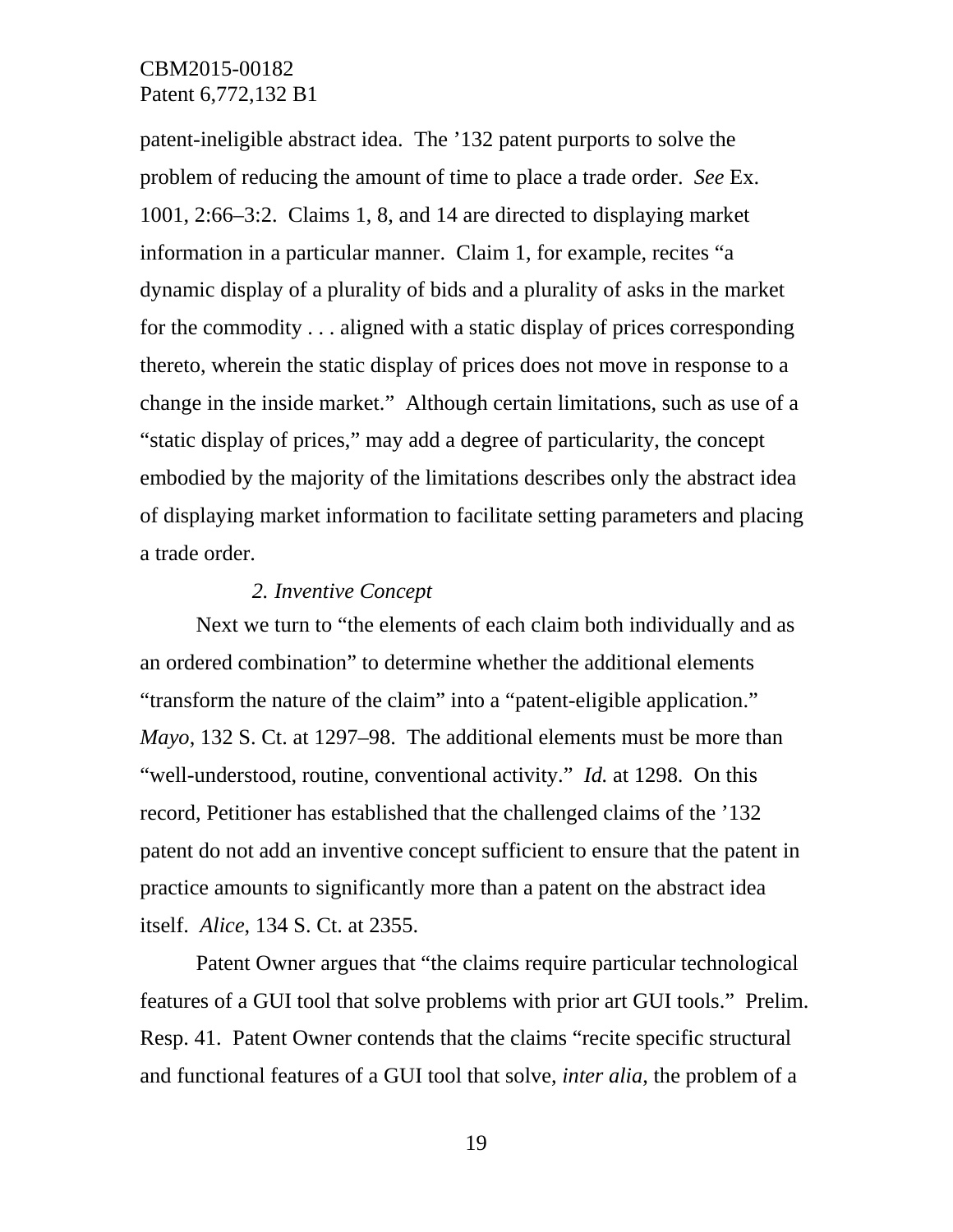user missing her intended price because a price level changed as the user tried to click to send an order at an intended price level in the GUI tool" (*id.* at 42–43) and that "[t]he claimed invention changes the computer's function to achieve a result that cannot be achieved without the claimed software invention" (*id.* at 47). Patent Owner, however, does not appear to contend that the claimed invention somehow changes the way the computer itself functions.

As noted above, the specification of the '132 patent treats as wellknown all potentially technical aspects of the claims. For example, the '132 patent discloses that its system can be implemented "on any existing or future terminal or device" (Ex. 1001, 4:4–7), each of which is known to include a display, and discloses that the input device can be a mouse (*id.* at 4:9–11), which is a known input device. The '132 patent further discloses that "[t]he scope of the present invention is not limited by the type of terminal or device used." *Id.* at 4:7–9.

Any contention Patent Owner may have that making the display of prices static is an inventive concept is unpersuasive. Patent Owner does not dispute that displaying bid and ask quantities relative to a price axis was known, and there appear to be two options for displaying prices: (1) the prices change with changing bid and ask quantities; or (2) the prices are fixed (static) as bid and ask quantities are updated. We are not persuaded that choosing one display format over another involves an inventive concept, particularly where the '132 patent concedes that there is nothing inventive regarding the programming associated with displaying the price, bid, and ask data. *See, e.g.*, Ex. 1001, 4:62–5:1 (explaining that "present invention processes [price, order, and fill] information and maps it through simple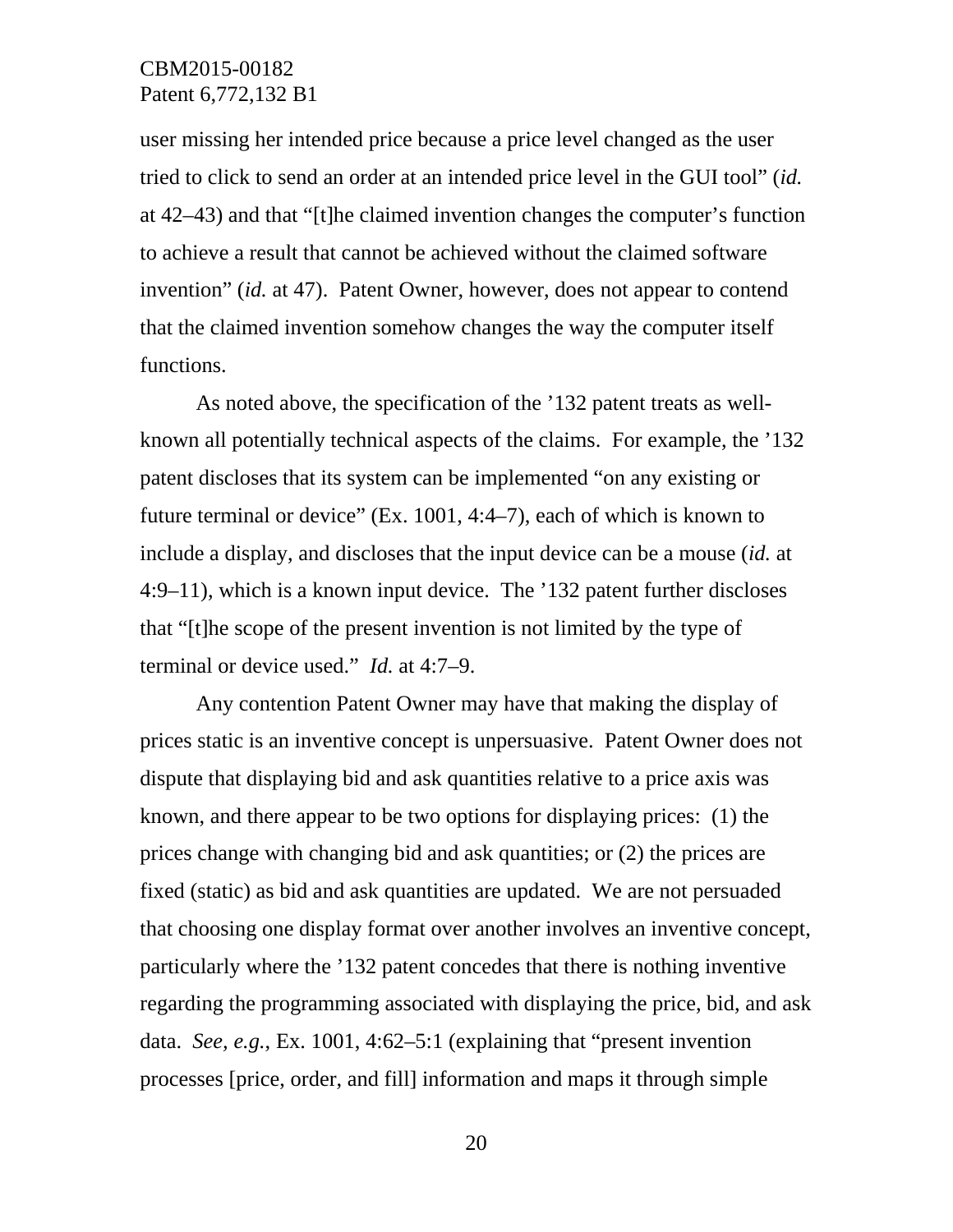algorithms and mapping tables to positions in a theoretical grid program" and "[t]he physical mapping of such information to a screen grid can be done by any technique known to those skilled in the art").

Moreover, Petitioner contends, and we are persuaded, that the use of a common static price axis having price levels that correspond to bid and ask quantity indications in bid and ask columns on a trading GUI was known. Pet. 20 (*citing* Ex. 1017, 107). Furthermore, with respect to the independent claims, the "static display of prices" does not appear to "solve . . . the problem of a user missing her intended price because a price level changed as the user tried to click to send an order at an intended price level in the GUI tool" as Patent Owner contends. Prelim. Resp. 42–43. We are not apprised of anything in those claims that ties the "static display of prices" to anything that would increase the speed of submitting a trade order to prevent a user missing an intended price. Rather, it simply appears to provide information for a user to view to facilitate setting parameters and placing a trade order.

Given the above, we determine that the elements of the claims do not transform the nature of the claims into a patent-eligible application of the abstract idea. They do not add significantly more to the abstract idea.

Patent Owner's arguments regarding *DDR Holdings, LLC v. Hotels.com, LP.,* 773 F.3d 1245 (Fed. Cir. 2014) are unpersuasive. *See*  Prelim. Resp. 41–45. Unlike the claimed combination of elements in *DDR Holdings,* the claims of the '132 patent appear to combine elements according to their known functions to achieve routine and conventional results. *See DDR Holdings*¸ 773 F.3d at 1257–58.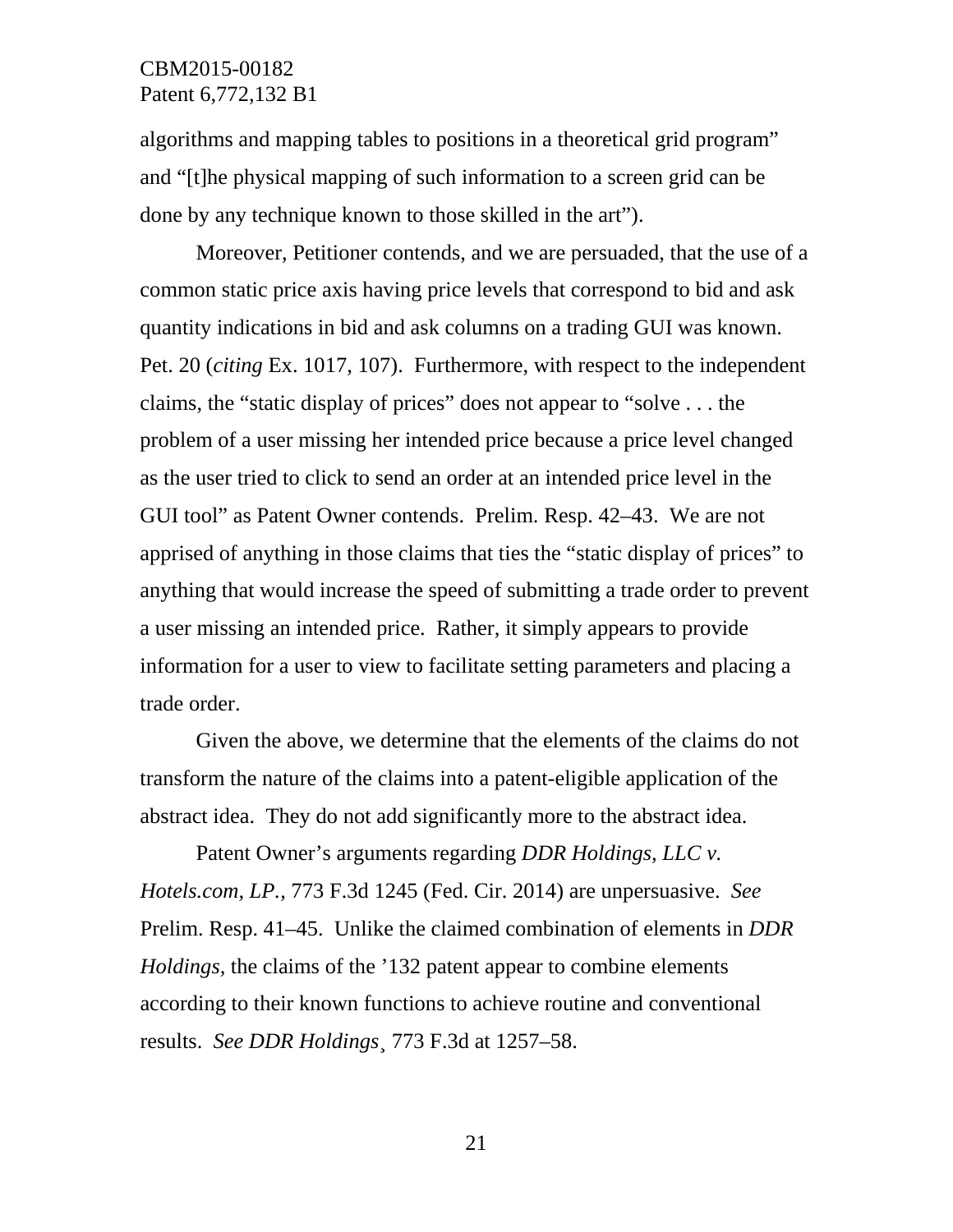# *3. Dependent Claims*

Petitioner contends that the additional elements recited by dependent claims 2–7, 9–13, and 15–56 do not add significantly more to the abstract idea so as to render the claims patent-eligible. Pet. 22–24. Patent Owner makes no arguments specifically directed to the dependent claims. To the extent those claims require trade parameters that are set by the "single action," that feature also does not appear to remove those claims from being directed to an abstract idea or involve an inventive concept. *See, e.g.,* Ex. 1011, 13:27–46. On this record, we determine that Petitioner demonstrates that dependent claims 2–7, 9–13, and 15–56 are more likely than not patent ineligible under 35 U.S.C. § 101.

#### *4. Conclusion*

Having considered the information provided in the Petition and the Preliminary Response, we are persuaded that Petitioner has demonstrated that it is more likely than not that the challenged claims are unpatentable under 35 U.S.C. § 101.

# *D. Obviousness Challenges*

# *1. Silverman Challenges*

Petitioner challenges claims 1–3, 5–10, 13–16, 18–23, 25–33, 35–43, and 45–56 as having been obvious over Silverman, Gutterman, and Belden, claims 4, 11, and 17 as having been obvious over Silverman, Gutterman, Belden, and May, and claims 23, 34, and 44 as having been obvious over Silverman, Gutterman, Belden, and Paal ("the Silverman challenges"). Based on the record before us, Petitioner has failed to demonstrate that it is more likely than not that it will prevail at trial on those challenges.

Claims 1, 8, and 14 each recite bid and ask quantities aligned with "a static display of prices," as well as an order entry region aligned with "the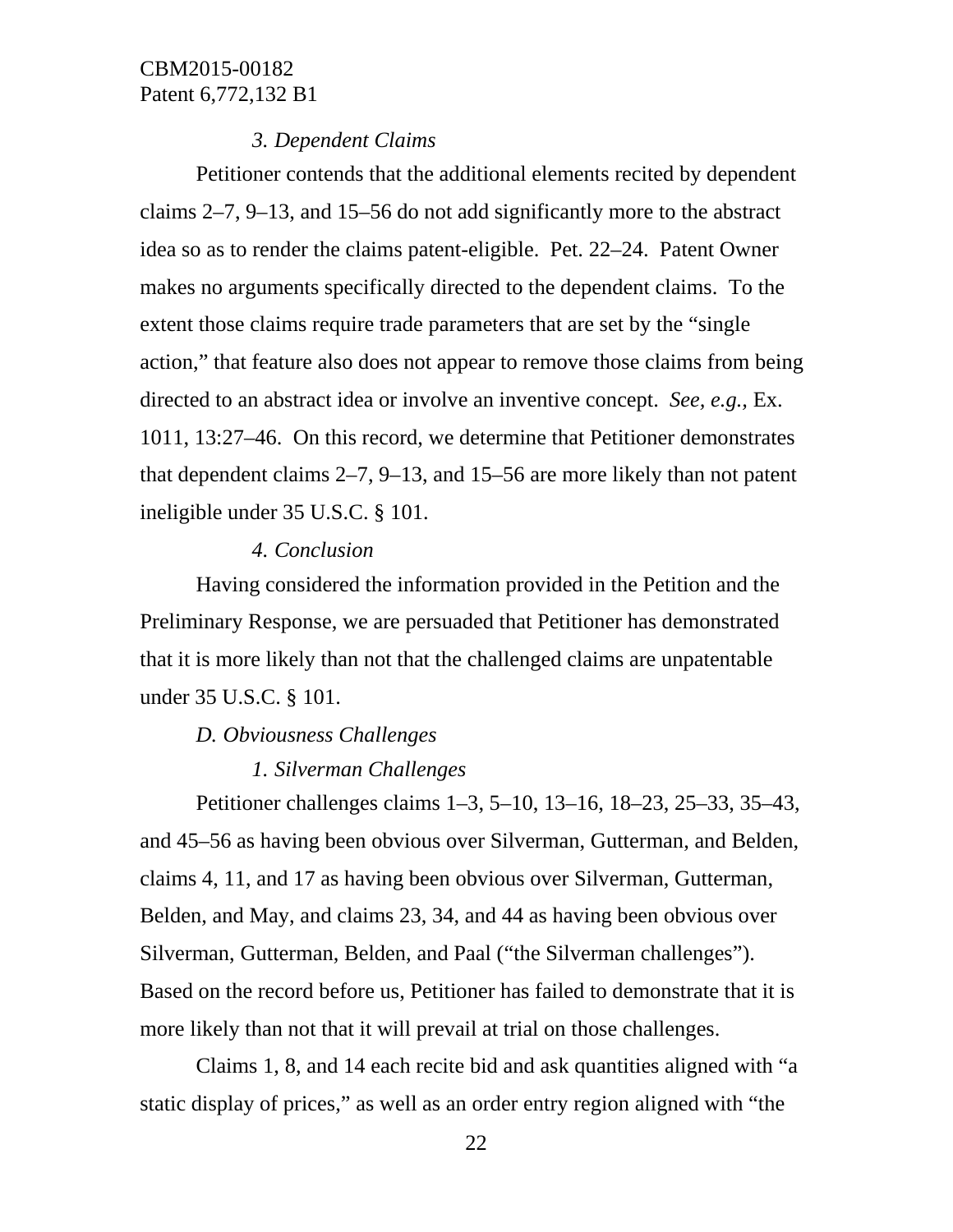static display of prices." Petitioner cites Gutterman's "column 136 of price ticks" as corresponding to the "static display of prices." Pet. 41–42 (citing Ex. 1011, 12:1–6). The portion of Gutterman cited by Petitioner as teaching the "static display of prices" describes Figure 2a from Gutterman, which is reproduced below.



Figure 2a is an illustration of a display screen of a broker workstation. Display 12 includes deck pane 135, which is separated into a buy side and a sell side by the column of price ticks 136 (i.e., a display of prices). Ex. 1011, 12:1–6. Similar to the '132 patent, Gutterman displays order totals 133 relative to price ticks 136. *Id.* at 12:44–50. Gutterman additionally includes market bar 137 that is positioned at the current trade price. *Id.* at 12:7–12. Gutterman explains that "market bar 137 moves up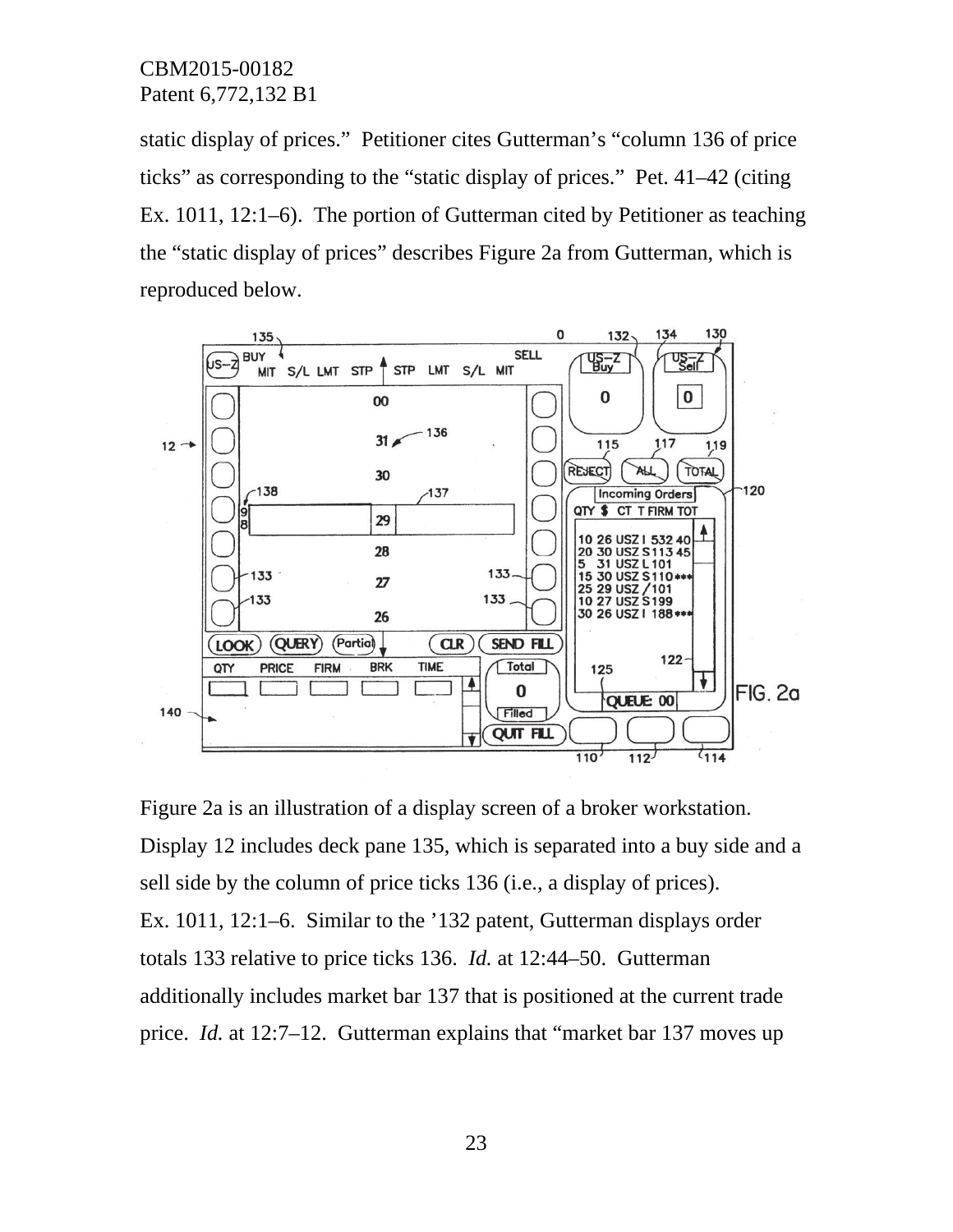and down along column 136 in response to changes in the market." *Id.* at 12:15–17.

Patent Owner disputes Petitioner's characterization of Gutterman teaching a static display of prices, contending that "market bar [137] 'mov[ing] up and down' along a column of price ticks says **nothing** about whether there is a static price axis as claimed." Prelim. Resp. 73. We agree. Petitioner's explanation as to why Gutterman teaches a "static display of prices" is conclusory. With respect to market bar 137, Petitioner simply asserts that "[t]he operation of the market bar of Gutterman is further evidence that the display of prices (column 136 of price ticks) is static," without further explanation. Pet. 42. Petitioner additionally notes that "Gutterman discloses that the price column can be manually scrolled using 'touch-sensitive up and down arrows disposed at the extremes of the price tick column'" (*id.* (citing Ex. 1011, 12:51-56)), but offers no explanation as to why this teaches price column 136 being static. We are apprised of no reason why movement of market bar 137 or the ability to scroll price column 136 teaches a static price column. Our review of Gutterman reveals no indication of whether or not price column 136 is static when scrolled or with movement of market bar 137. Petitioner's citation to paragraph 107 of the Román Declaration does not cure this deficiency, as that portion also simply concludes that Gutterman teaches this limitation and that one skilled in the art would have understood price column 136 to be static, without explanation. *See* 37 C.F.R. § 42.65.

Having considered the information provided in the Petition and the Preliminary Response, we are not persuaded that Petitioner has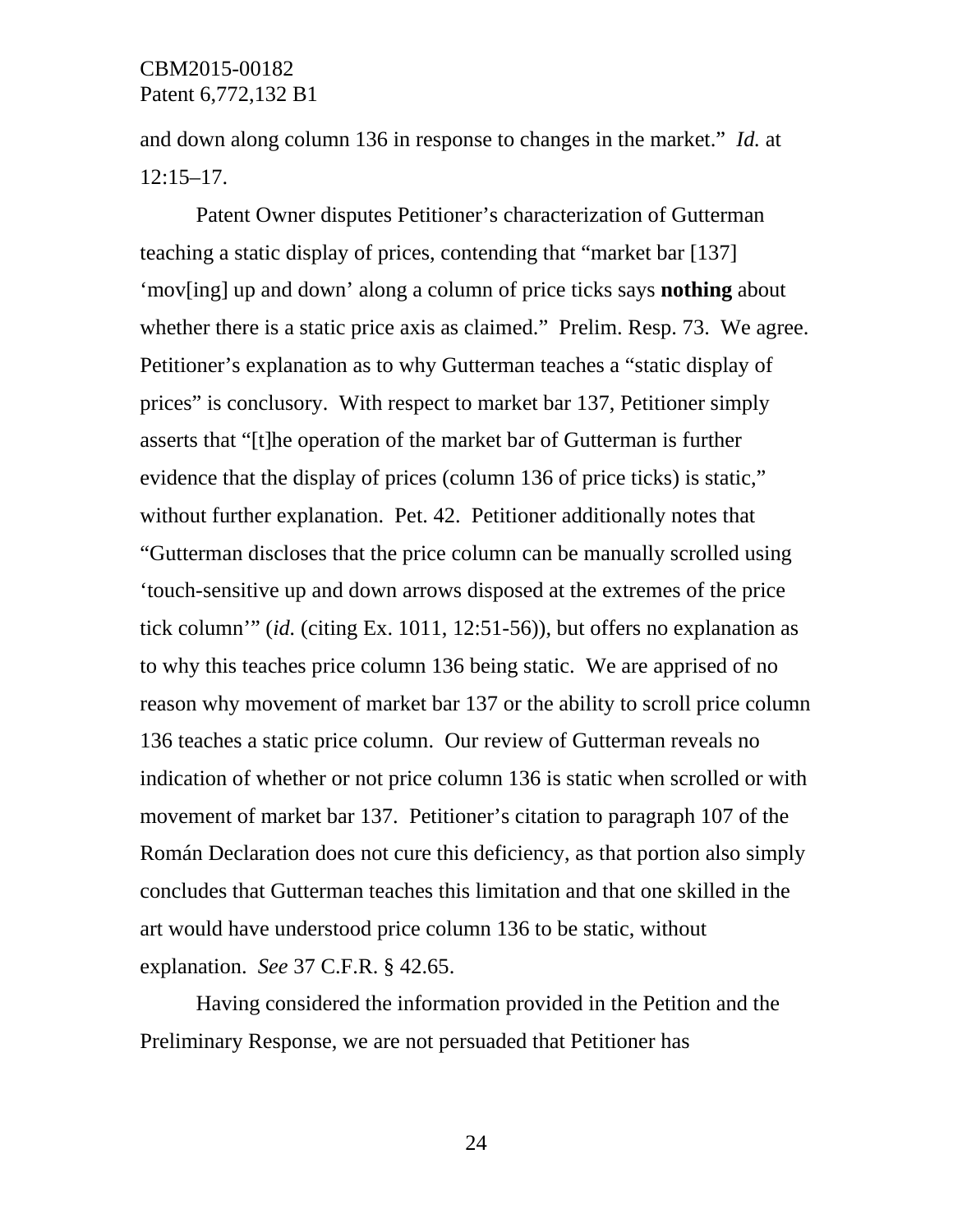demonstrated that it is more likely than not that the challenged claims are unpatentable under 35 U.S.C. § 103 based on the Silverman challenges.

#### *2. TSE Challenges*

Petitioner challenges claims 1–3, 7–10, 14–16, 20–28, 30–38, 40–48, and 50–56 as having been obvious over TSE and Belden, claims 4, 11, and 17 as having been obvious over TSE, Belden, and May, and claims 5, 6, 12, 13, 18, 19, 29, 39, and 49 as having been obvious over TSE, Belden, and Gutterman ("the TSE challenges"). Based on the record before us, we are persuaded that Petitioner has demonstrated that it is more likely than not that it will prevail at trial on those challenges.

#### *a. TSE Printed Publication Status*

Petitioner argues that TSE is prior art under 35 U.S.C. § 102(a). Pet. 11. In support of its showing that TSE qualifies as prior art, Petitioner relies on a November 21, 2005 deposition testimony of Atsushi Kawashima taken during litigation between Patent Owner and a third party eSpeed, Inc. Ex. 1019. Patent Owner argues that Petitioner presents insufficient evidence to show that TSE was publically accessible, that the testimony of Atsushi Kawashima is not reliable, and that a jury already has concluded that TSE is not prior art. Prelim. Resp. 52–57. For the reasons that follow, we determine that, at this juncture of the proceeding, Petitioner has established that TSE is prior art.

Patent Owner argues that we should give deference to a previous jury determination that "TSE is not prior art as of March 2, 2000." Prelim. Resp. 57 (citing Ex. 2030, 11; Ex. 2032). That determination, to the extent that Patent Owner has shown sufficiently its relevance to this proceeding, is not binding on us. Petitioner was not involved in that case. Moreover,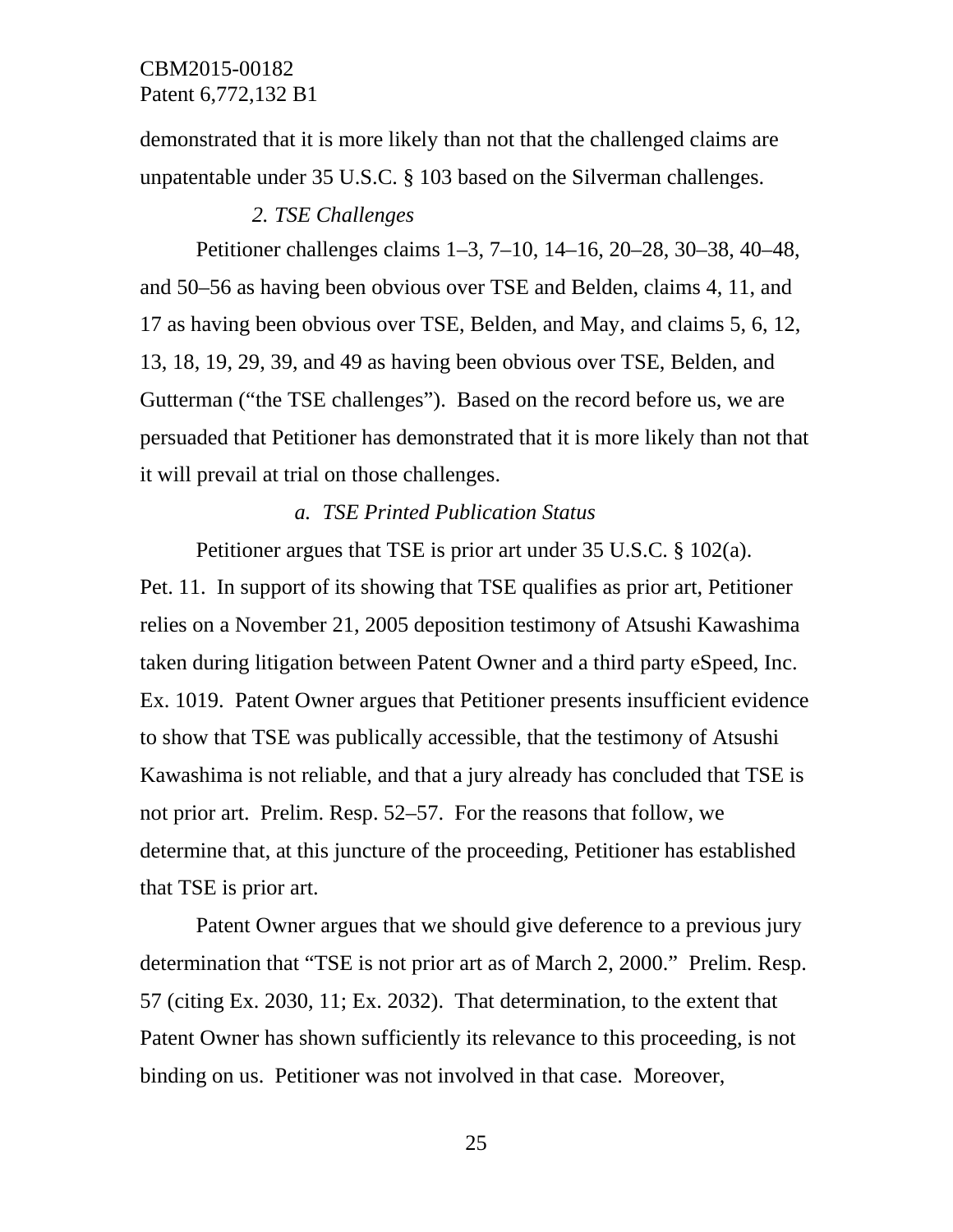Petitioner need only show by a preponderance of the evidence that TSE is prior art, not by the higher clear and convincing standard used in district court proceedings. 35 U.S.C. § 326(e).

Nor are we persuaded by Patent Owner's argument that Mr. Kawashima's testimony is not reliable. In particular, Patent Owner argues that Mr. Kawashima admitted that the company he worked for, the Tokyo Stock Exchange (TSE), "provided art, including TSE documents, to the Japanese patent office" making Mr. Kawashima an interested witness. *Id.* at 55–56. Patent Owner does not explain sufficiently what it means by this or how Kawashima's testimony supports the assertion. For example, we cannot discern what patent or proceeding is being referred to per Exhibit 1019, and Patent Owner does not direct us to other evidence to support the assertions made. Such vague arguments that the company Mr. Kawashima worked for at some time submitted some prior art during some Japanese proceeding are insufficient to show that Mr. Kawashima is not a disinterested witness and that his testimony is unreliable for purposes of this proceeding. At this juncture of the proceeding, we will not disregard Mr. Kawashima's testimony.

We next turn to the issue of whether Petitioner has established that TSE is prior art under 35 U.S.C. § 102(a). Whether a document qualifies as a printed publication under 35 U.S.C. § 102(a) is a question of law based on underlying findings of fact. *See In re Hall*, 781 F.2d 897, 899 (Fed. Cir. 1986). Documents qualify as prior art so long as the interested public has a means of accessing them. *See, e.g., Hall*, 781 F.2d at 899. "Accessibility goes to the issue of whether interested members of the relevant public could obtain the information if they wanted to." *Constant v. Advanced Micro-*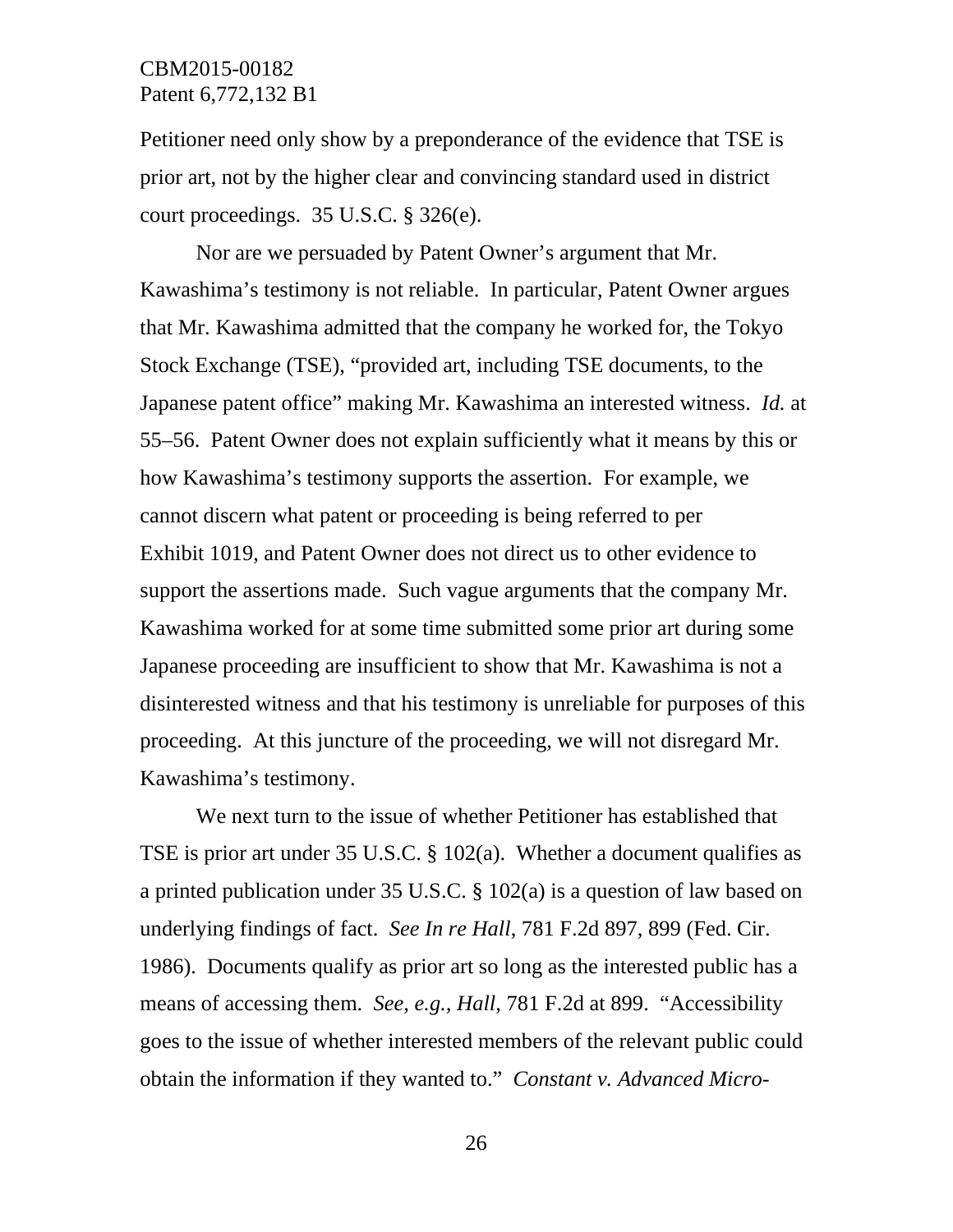*Devices, Inc.*, 848 F.2d 1560, 1569 (Fed. Cir. 1988). Moreover, "[i]f accessibility is proved, there is no requirement to show that particular members of the public actually received the information." *Id.*

TSE is entitled "Futures/Option Purchasing System Trading Terminal Operation Guide" of the "Tokyo Stock Exchange Operation System Division." Ex. 1017, 1. In the middle of page 5 is the annotation "August, 1998" above the words "Tokyo Stock Exchange Operation System Division." *Id.* at 5. Petitioner argues that TSE is prior art under 35 U.S.C. § 102(a) because it was published in August of 1998 by giving two copies to each of the about 200 participants in the Tokyo Stock Exchange, who were free to do whatever they wanted with their copies of the publication. Pet. 11 (citing Ex. 1019, 12–33).

In support of its arguments regarding TSE as prior art, Petitioner directs us to portions of Mr. Kawashima's testimony. At the time of his testimony, Mr. Kawashima testified that TSE "is the current TSE futures options trading system terminal document, manual" that was prepared August of 1998 by the Tokyo Stock Exchange. Ex. 1019, 10. He further testified that the purpose of the manual was that "in 1998 we replaced the futures options trading system and so this new manual was prepared because there were changes to the way the trading terminals were operating." *Id.* at 12. Mr. Kawashima further testified that the manual was distributed to participants who were "securities companies for banks who are able to carry out futures options trading at the TSE" and that the "manual was given to explain those changes" made with respect to the operation of the TSE trading system and terminals. *Id.* at 12, 14.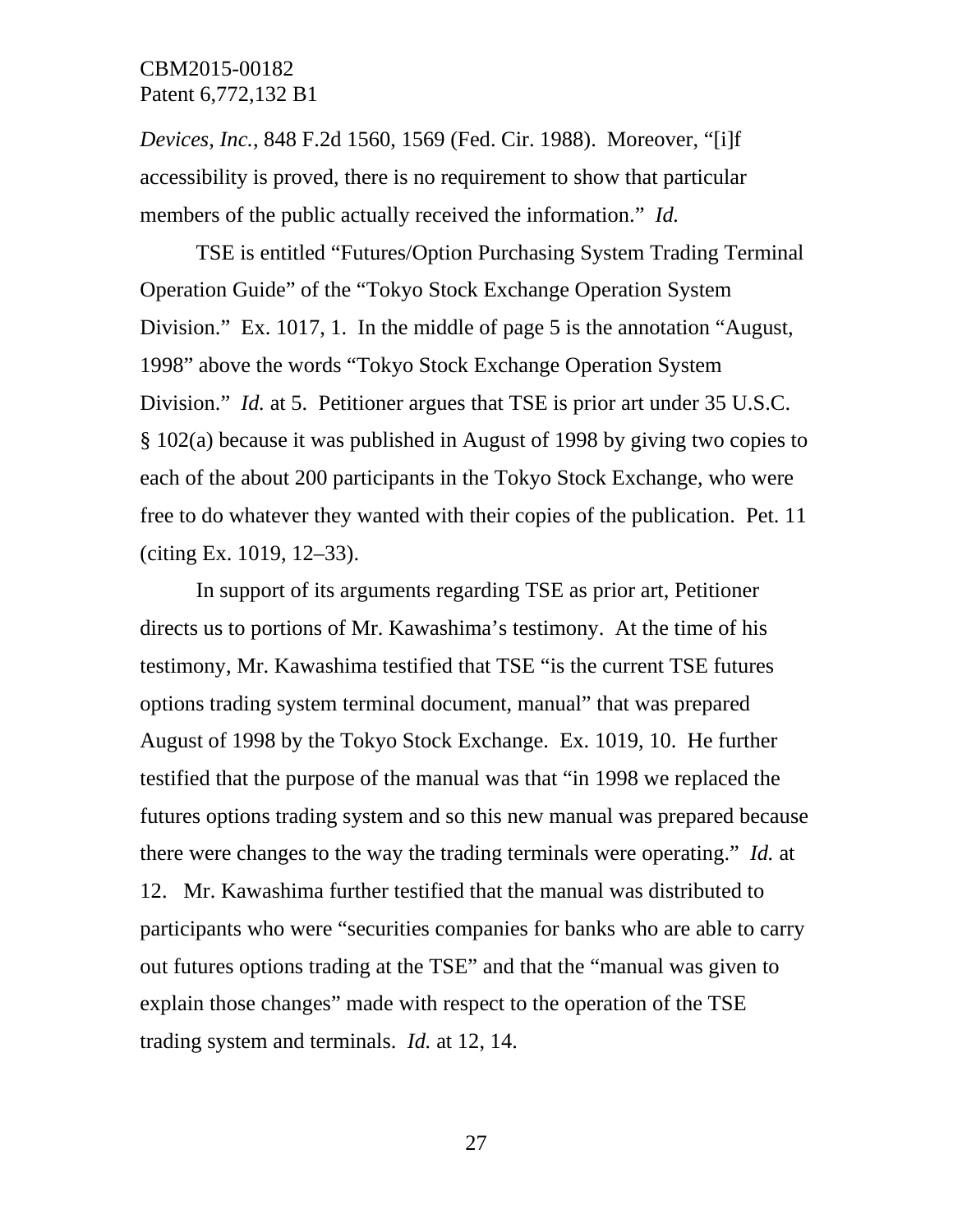Contrary to Patent Owner's assertions, Petitioner does not assert that "TSE was distributed to traders." Prelim. Resp. 54. Rather, Petitioner asserts that TSE was distributed to *participants* in the Tokyo Stock Exchange. Pet. 11. Based on the evidence before us, the participants were securities companies for banks. The purpose of the manual was to alert the securities companies of changes to the way the trading terminals of the Tokyo Stock Exchange operated. Ex. 1019, 12, 14. Indeed, TSE is a manual that includes for example, in Chapter 2, instructions for terminal system configuration to enable a participant, such as a security company to connect to the Tokyo Stock Exchange. Ex. 1017, 10–25. Chapter 15, entitled "Response To A Problem" provides detailed explanations should a problem arise with terminal equipment, communication circuit difficulties, central system recovery difficulties, etc., along with in-house procured terminal problem handling instructions. *Id.* at 5. Thus, TSE is a manual that covers how to electronically connect to the Tokyo Stock Exchange.

The evidence before us supports us finding that TSE was made accessible to securities companies who would have employed technical support personnel, such as computer scientists and engineers, who would have needed a copy of the TSE manual to configure their own system to electronically communicate, and to continue to trade securities, with the Tokyo Stock Exchange. Thus, the securities companies would have included computer scientists and engineers as well as traders. We find that such persons who worked at the securities companies would have been "interested members of the relevant public."

Patent Owner's narrow focus on whether a GUI designer actually received TSE is misplaced. Prelim. Resp. 54. Our reviewing court has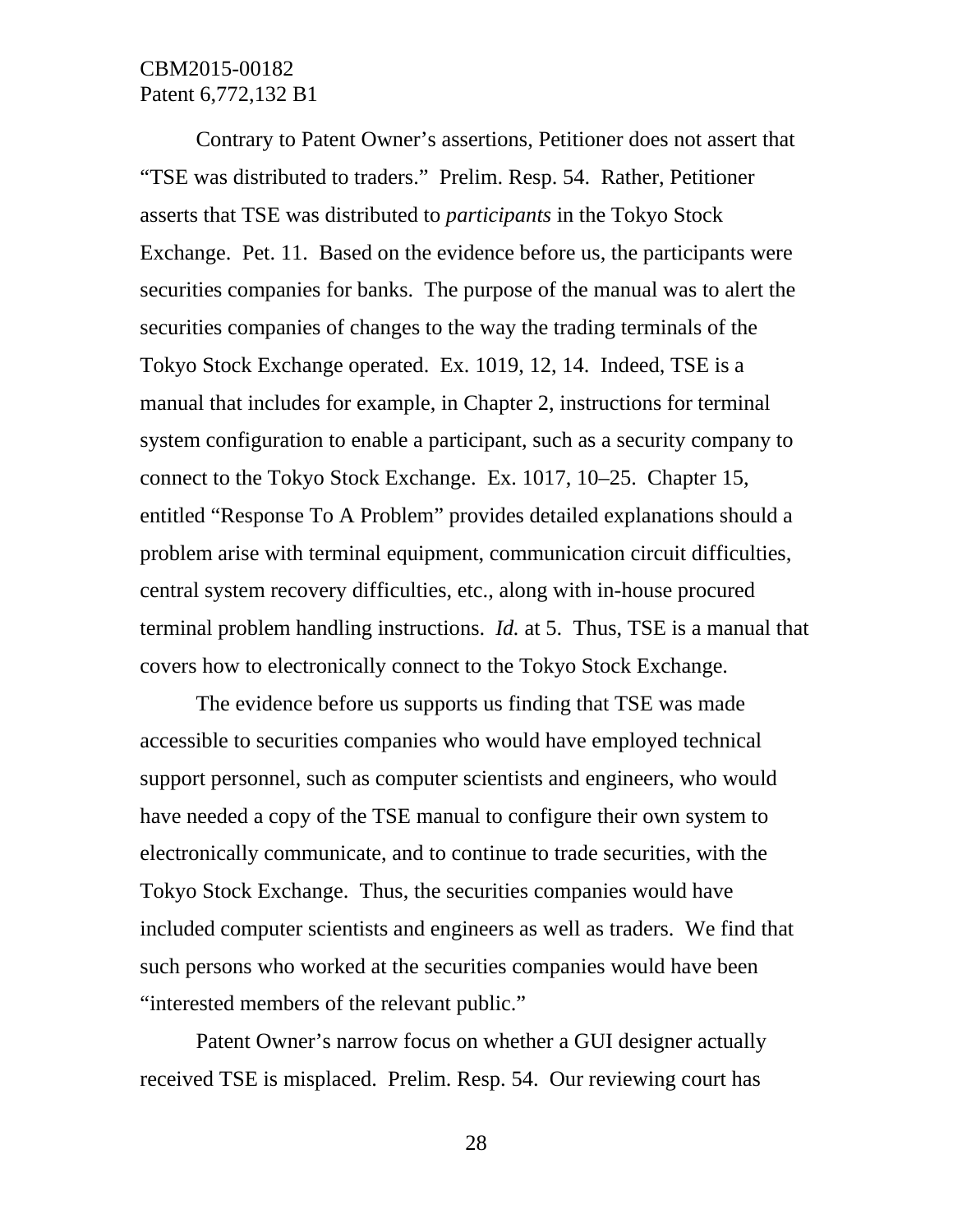explained that the inquiry is whether interested members of the relevant public could obtain the information if they wanted to; not whether such interested members actually received the information. *Constant*, 848 F.2d at 1569. As explained above, we do not find that interested members of the relevant public is limited to GUI designers, and Patent Owner has not shown sufficiently why we should find otherwise.

In any event, even assuming that interested members of the relevant public is limited to GUI designers, we find Mr. Kawashima's testimony that the securities companies were free to do whatever they wanted with their copies of the publication to be probative. Ex. 1019, 15. Based on the record before us, we find that such GUI designers could have located the TSE manual through reasonable diligence. No restrictions were placed on the 200 company recipients of the manual, such that they could freely share the document upon inquiry. That is all the law requires. It does not require a showing that interested members of the relevant public actually received the document. Thus, we are not persuaded by Patent Owner's arguments that Mr. Kawashima's testimony is suspect and not reliable because there is no corroborating evidence that TSE was obtained by, or distributed to, participants. *See, e.g., In re Hall*, 781 F.2d 897 (Fed. Cir. 1986).

Based on the record before us, at this preliminary juncture of the proceeding, we find the evidence sufficient to establish that TSE was publically accessible prior to the effective filing date of the '132 patent.

#### *b. Challenges*

With respect to claims 1, 8, and 14, Petitioner cites TSE as teaching each limitation of the claims. Petitioner acknowledges that "TSE does not teach that both the claimed 'setting' and 'sending' are achieved 'through a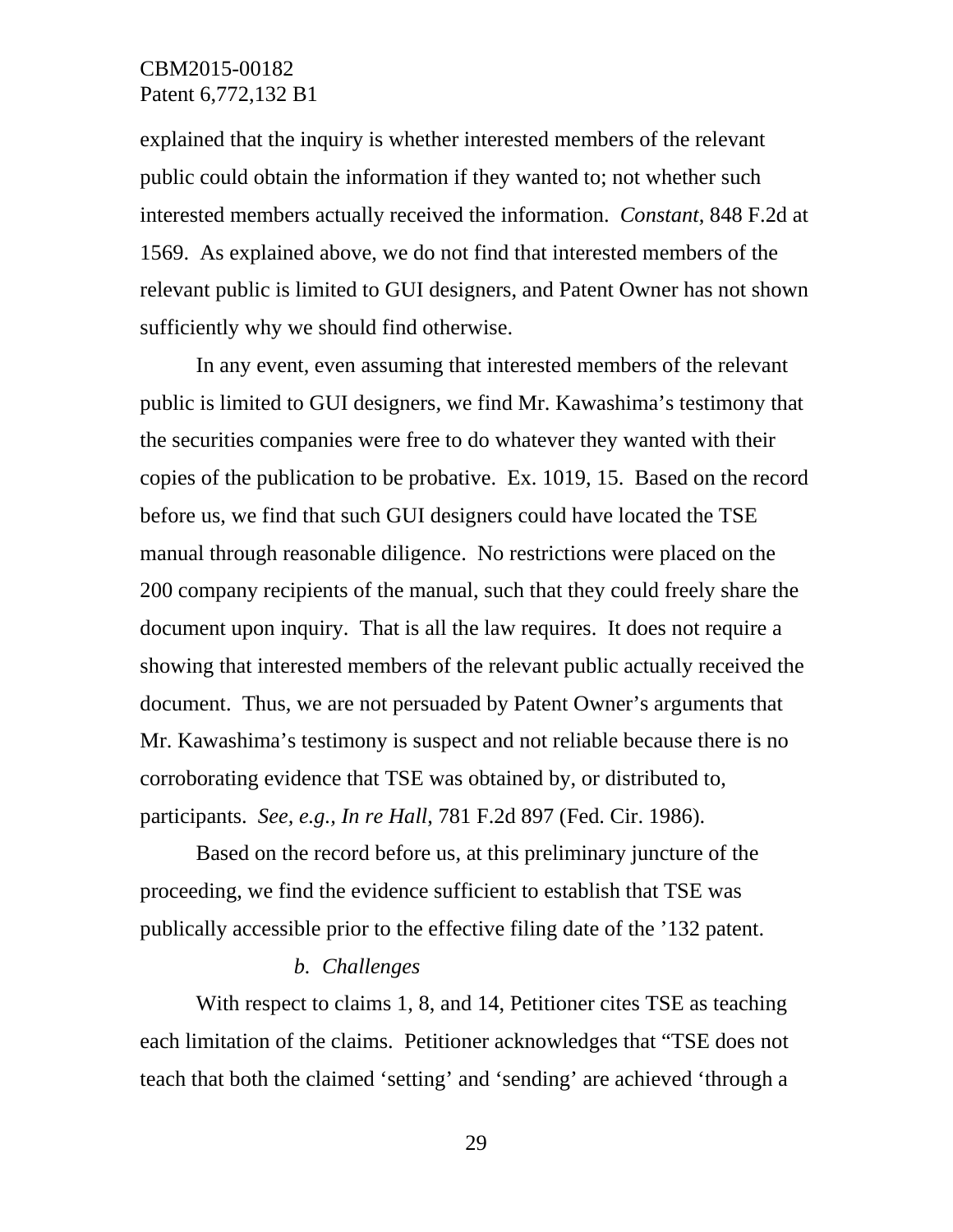single action of the user input device," and cites Belden for this teaching. Pet. 63. As noted above, however, we do not read the claims as requiring "setting" and "sending" via the "single action."

Patent Owner does not yet dispute the majority of Petitioner's contentions regarding the alleged teachings of the references involved in the TSE challenges or the reasoning for their combination. Rather, at this stage of the proceeding, Patent Owner's response to the TSE challenges only alleges that: (1) "TSE does not teach that a user can select part of a trade region in the Board Screen to send an order" (Prelim. Resp. 73–74); (2) due to an ambiguity in the translation of TSE, it is unclear whether the automatic updating of Board information actually occurs on the screen (*id.* at 57–59); and (3) "Belden lacks the claimed 'selecting a particular area in the order entry region through single action . . . to set a plurality of additional parameters for the trade order and send the trade order to the electronic exchange" (*id.* at 71–72). This Decision addresses specifically only the portions of the TSE challenges that are addressed by Patent Owner.

### *i. "order entry region"*

Claims 1, 8, and 14 each recite an "order entry region" aligned with the static display prices and including a plurality of areas for receiving commands to send trade orders. Petitioner cites the figure on page  $137<sup>11</sup>$  $137<sup>11</sup>$  $137<sup>11</sup>$  of TSE as illustrating an order entry region. Pet. 69. Petitioner contends that "[a]s depicted in Román's FIG. C, the Board Screen (in Scroll Screen mode) displays at least one order entry region having a plurality of bids and asks" and explains that "Román's FIG. C highlights three exemplary areas associated with bids and three exemplary areas associated with asks ('1st,'

l

<span id="page-29-0"></span> $11$  It appears that Petitioner intended to refer to page 107 of TSE.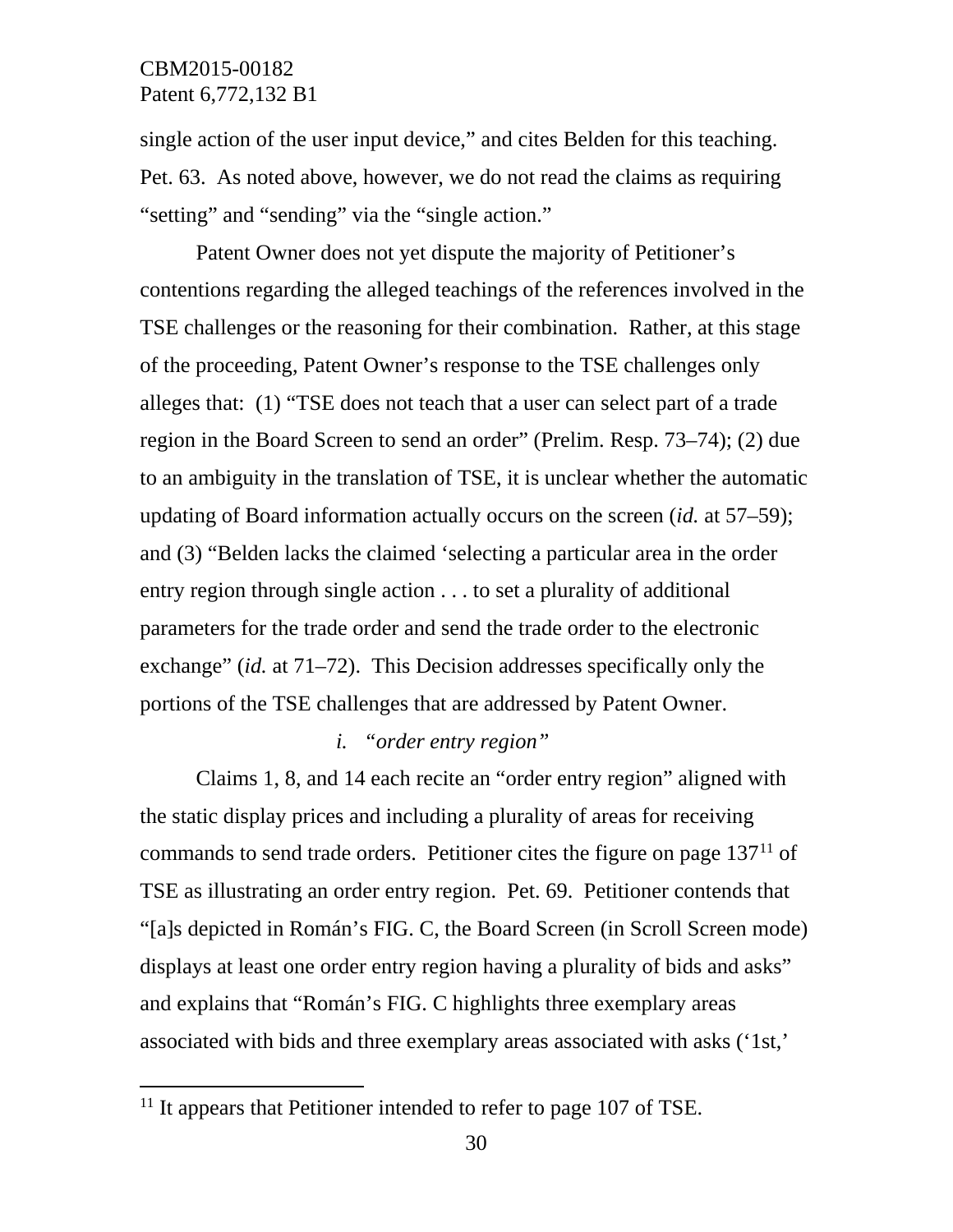[' $|2nd$ ,' and ' $3<sup>rd</sup>$ ')" with "[e]ach of the displayed bids and asks include[ing] an area that can receive commands from the user input device." *Id.* The figure referred to as "Román's FIG. C" is reproduced below.



# **FIGURE C**

"Román's FIG. C" is an annotated version of the figure illustrated on page 107 of TSE depicting a Board Screen, and is found at page 76 of the Román Declaration. Mr. Román's annotations indicate the portions of the Board Screen considered to correspond to the claim elements.

TSE describes a trading system that facilitates trading with an electronic exchange by receiving bid and offer information, displaying it to a user, and accepting and sending bid and offer orders. Ex. 1017, 6–13, 35. A trading terminal displays a GUI for depicting market information on the Board Screen shown in "Román's FIG. C" above. The Board Screen includes a central order price at column 11—a price display. *Id.* at 111. The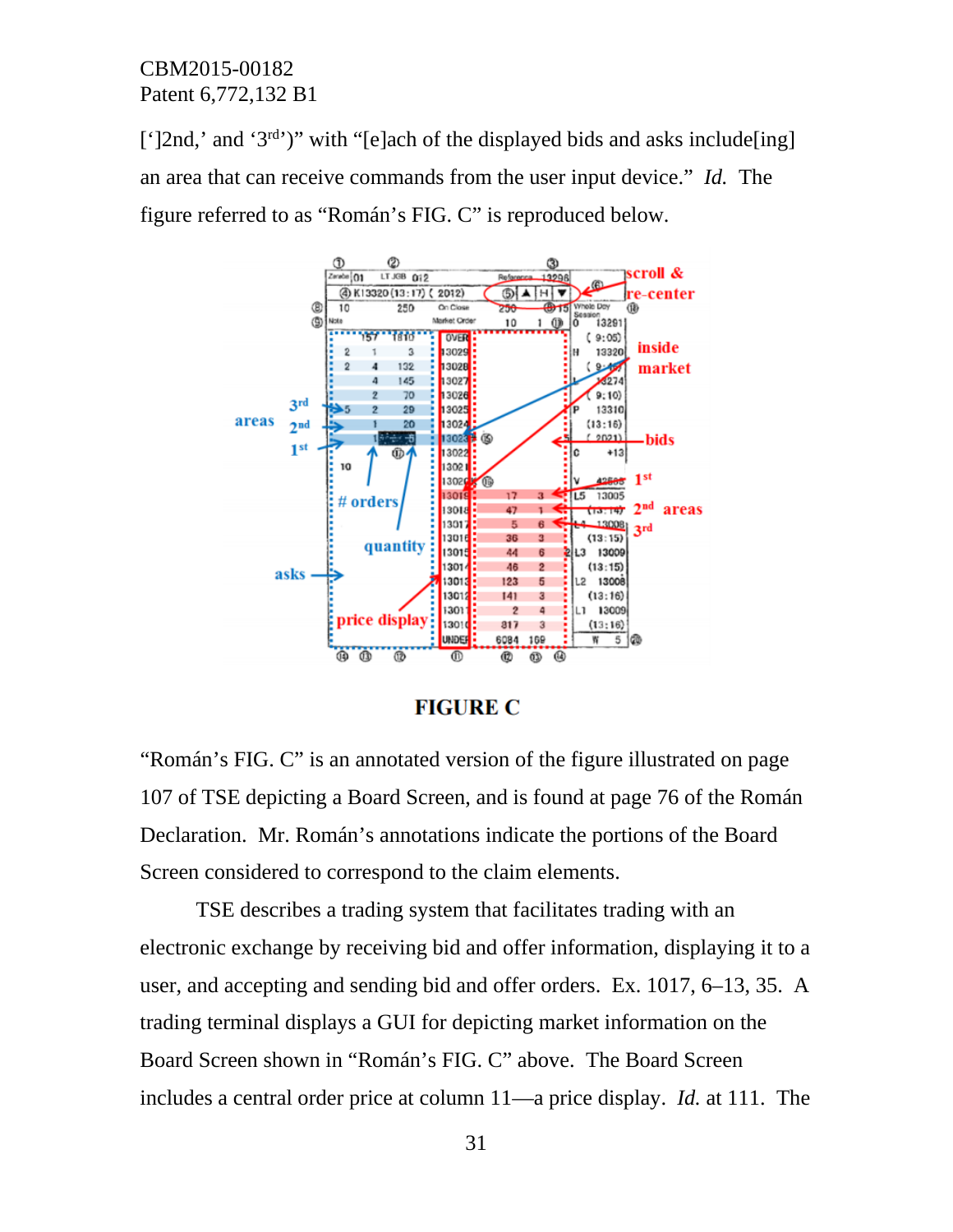Board Screen can be placed in a "Scrolling Screen" mode where "the price display positions do not change automatically." *Id.* at 115. TSE describes a number of ways to scroll the Board Screen to vertically scroll, including using the up/down scroll buttons, vertically moving the cursor, and pressing the up or down key on the keyboard. *Id.* at 116. To the left and right of order price column 11, at a location corresponding to price, are bid and offer indicators consisting of numbers representing the quantity of orders in respective columns 12, 13, and 14. *Id.* at 112. The Board Screen is automatically updated with new bid and offer information from a central system every three seconds. *Id.* at 91. TSE explains that "[t]he board information on each Board Screen is automatically updated even if it has been scrolled vertically." *Id.* TSE describes a user entering an order by double-clicking at a location along the price axis, which automatically displays a pop-up window displaying the selected price. *Id.* at 134, 137. Clicking a send button sends an order to the exchange. *Id.* at 143.

Patent Owner acknowledges that in TSE "an Order Input Window is opened and . . . used to send an order." Prelim. Resp. 73 (citing Ex. 1017, 137). The cited portion of TSE explains that the Order Input Window can be displayed by double-clicking on various areas of the Board Screen, including areas aligned with the price display, as illustrated on page 137 of TSE. Ex. 1017, 137. TSE further explains parameters can be automatically set in the Order Input Window as a result of the area selected with the double-click. *Id.* Patent Owner acknowledges that the Order Input Window "is used to send orders with a 'send' button." Prelim. Resp. 74 (citing Ex. 1017, 137). It appears that Patent Owner's contentions are based on TSE's failure to send a trade order via the double-click.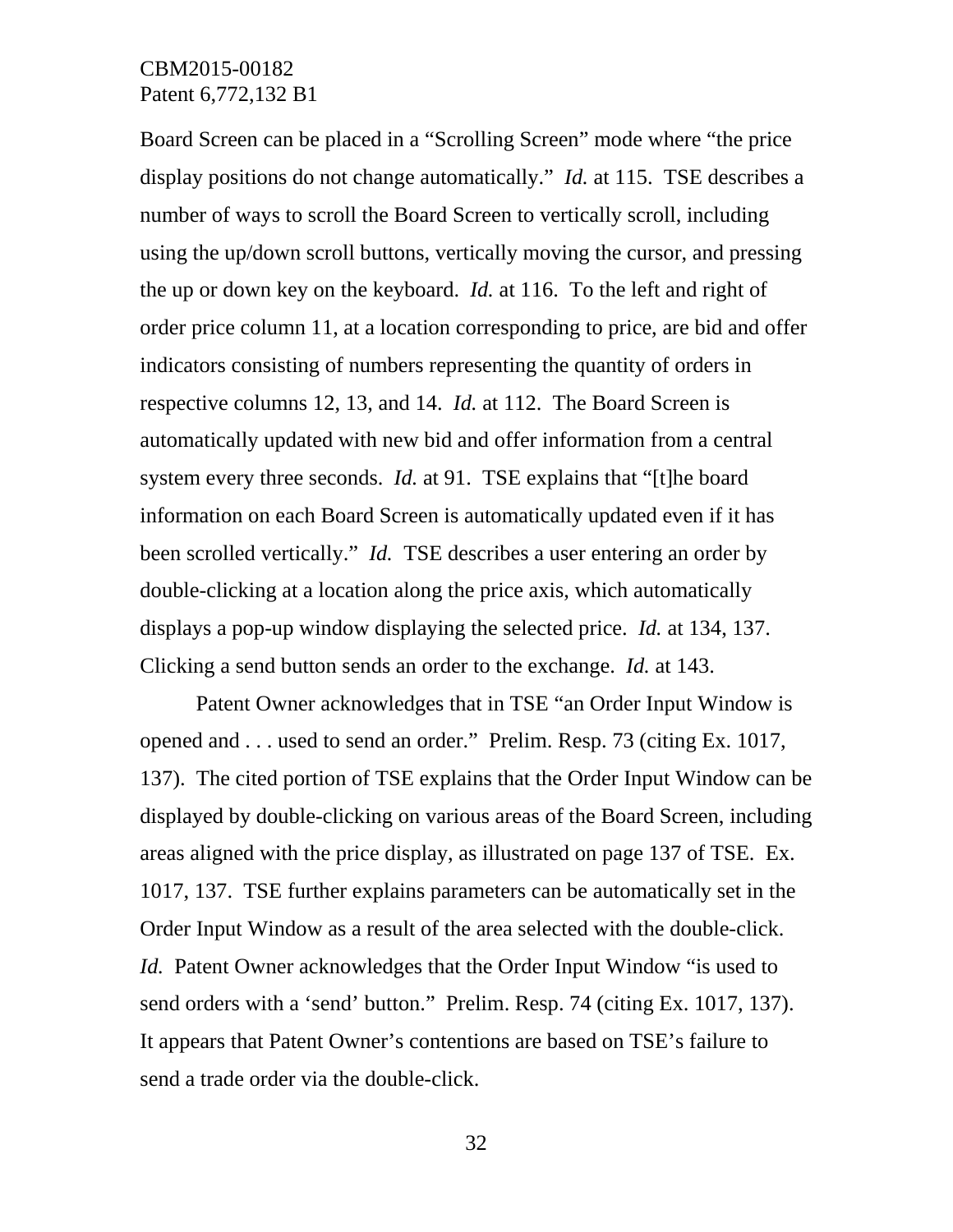Patent Owner's contentions are unpersuasive because, as noted above, we do not read the claims as requiring "sending" via the "single action" (i.e., the double-click in TSE).

#### *ii. translation issues*

Patent Owner's allegations regarding the alleged translation ambiguity are also unpersuasive. Patent Owner cites to an alleged discrepancy on page 116 of TSE (Prelim. Resp. 58), which Petitioner cites as describing automatically updating information on the Board Screen (Pet. 68). This, however, is not the only portion of TSE cited by Petitioner to support its contention. *See id.* (citing Ex. 1017, 91). Page 91 of TSE also states that "[t]he board information on each Board Screen is automatically updated even if it has been scrolled vertically." Patent Owner does not allege any ambiguity or error in the translation of page 91 of TSE. Accordingly, even if the translation on the pages of TSE identified by Patent Owner included the alleged ambiguity, we are not persuaded that such an ambiguity "is fatal to the TSE grounds" as Patent Owner contends. Prelim. Resp. 59.

#### *iii. "single action" limitations*

Patent Owner's contentions regarding Belden are based on an interpretation of the claims requiring "sending" via the "single action." *See* Prelim. Resp. 74–76. Patent Owner's contentions are not persuasive because, as explained above in our claim construction discussion, we do not read the claims as requiring "sending" via the "single action."

As noted above, at this stage of the proceeding, Patent Owner does not dispute Petitioner's contentions regarding the teachings of the asserted references relative to the other limitations in claims 1, 8, and 14 or those in dependent claims 2–7, 9–13, and 15–56, or Petitioner's rationale for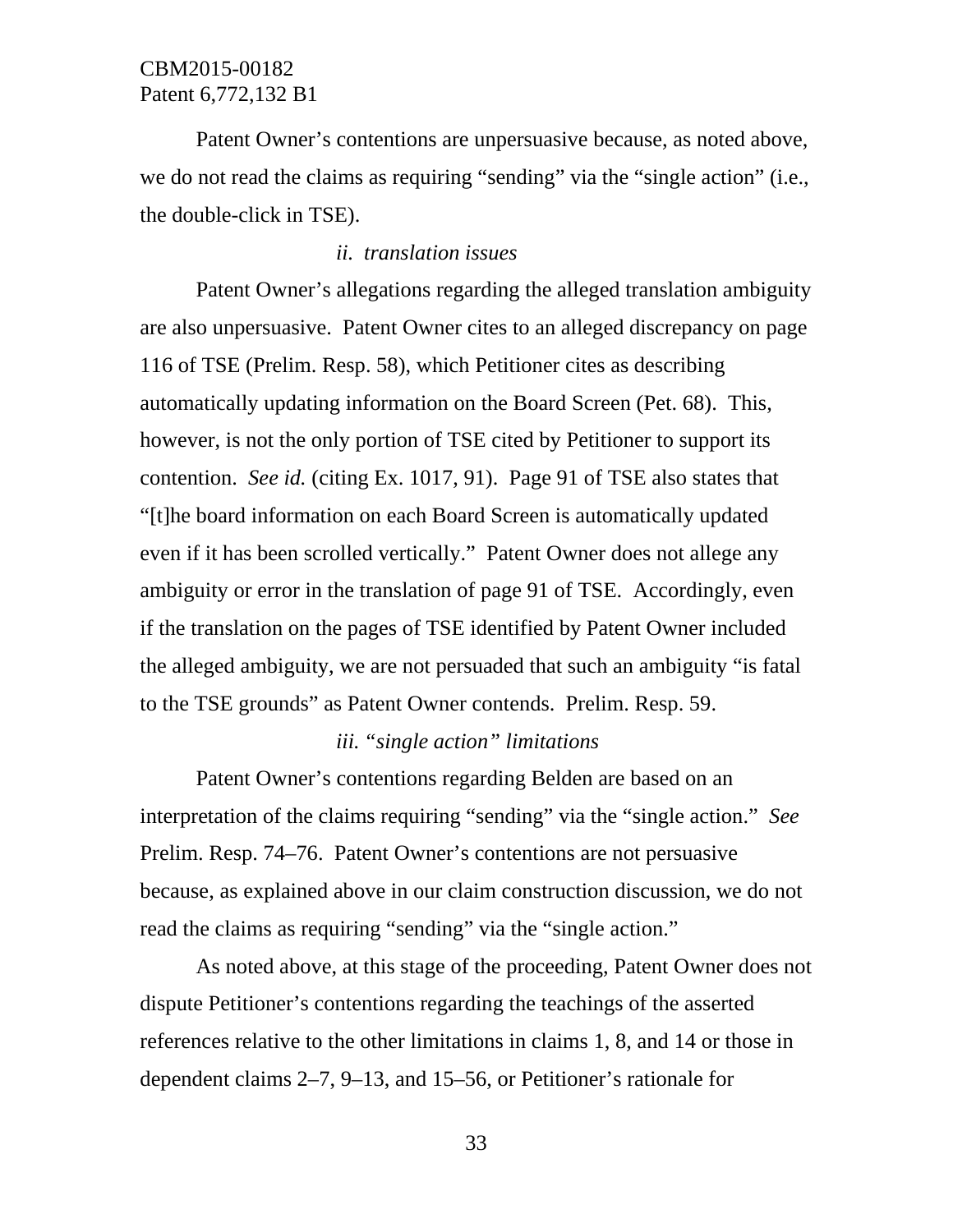combining the teachings of the references asserted in the TSE challenges. We have reviewed Petitioner's contentions regarding those limitations and the rationale for their combination, and determine them to be sufficient for purposes of this decision.

Having considered the information provided in the Petition and the Preliminary Response, we are persuaded that Petitioner has demonstrated that it is more likely than not that the challenged claims are unpatentable under 35 U.S.C. § 103 based on the TSE challenges.

# *E. Alleged Misuse of Covered Business Method Process and Previous Consideration of Proposed Combinations*

Patent Owner alleges that the filing of the Petition is a misuse of the covered business method process and argues that we should exercise our discretion to deny institution. Prelim. Resp. 20–26. According to Patent Owner, we should not institute covered business method patent review because: 1) we "should not condone the defendants' misuse of [covered business method review] for litigation gamesmanship; and 2) because the grounds have been presented to the Board before, in proceedings Petitioners could have joined," such as CBM2014-00135. *Id.* at 21–22. Patent Owner additionally argues that because the asserted references were previously considered in the original prosecution of the '132 patent and in subsequent reexamination proceedings, we should use our discretion to deny the Petition on that basis. *Id.* at 59–71.

We are not persuaded by Patent Owner's argument that the Petition should be denied for an alleged abuse of process. Section 42.12 of our Rules provide that the Board *may* impose sanctions against a party for misconduct, including for abuse of process, and that sanctions may include dismissal of the petition. 37 C.F.R.  $\S 41.12(a)(6),(b)(8)$ . We are not persuaded that the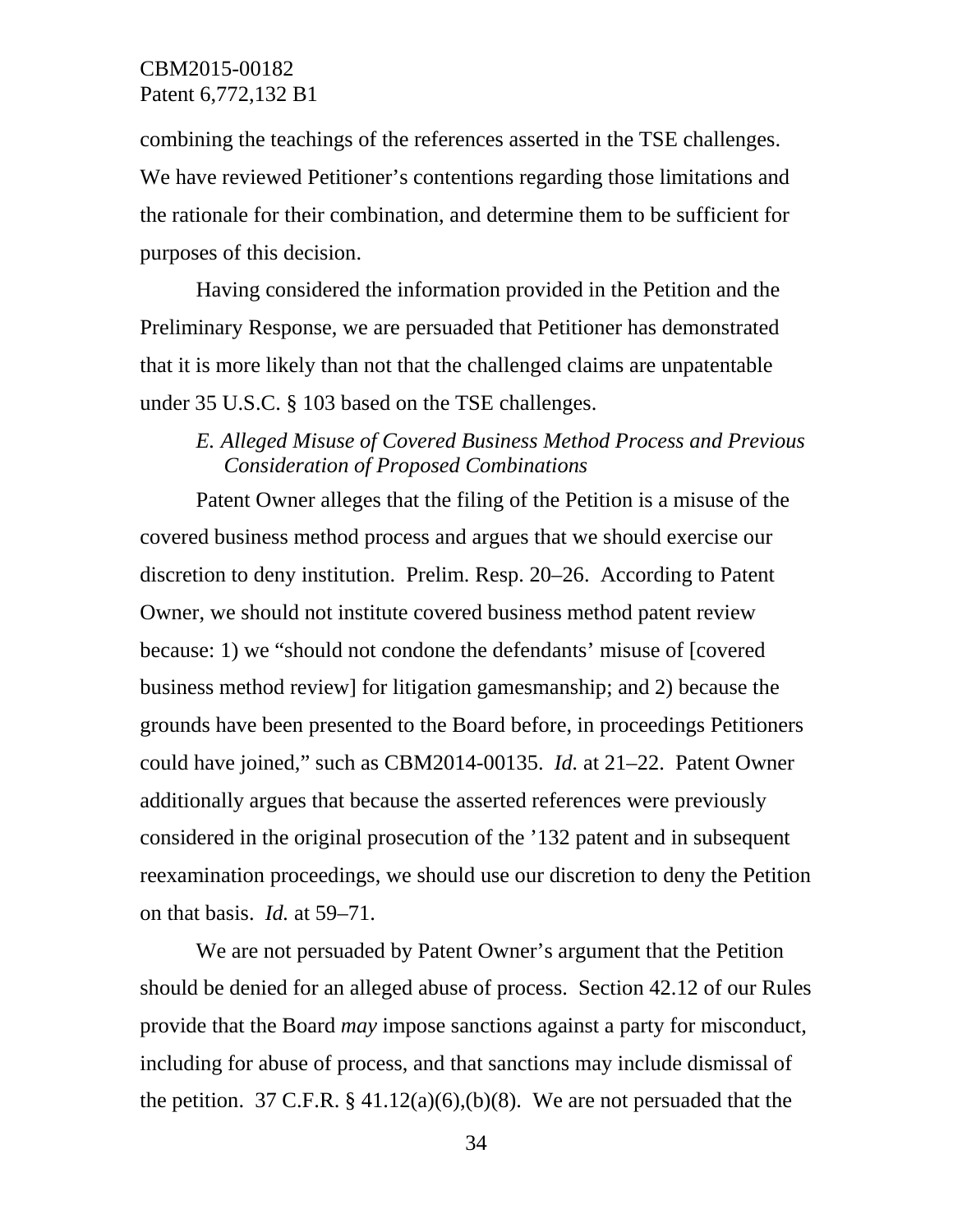imposition of sanctions is appropriate here. Patent Owner does not proffer sufficient evidence to establish that Petitioner is abusing these proceedings as a vehicle for alleged litigation gamesmanship.

We also are not persuaded by Patent Owner's arguments that the Petition should be denied because similar grounds have been presented in CBM2014-00135 or because the asserted references were considered previously in the original prosecution of the '132 patent and the subsequent reexamination proceedings. Section 325(d) of the statute states: "In determining whether to institute or order a proceeding . . . the Director *may* take into account whether, and reject the petition or request because, the same or substantially the same prior art or arguments previously were presented to the Office" (emphasis added). Section 325(d) provides that, if another proceeding involving the same patent is before the Office, the Board may terminate any such matter and that the Board may take into account whether the same or substantially the same prior art or arguments were previously presented to the Office.

We are not required by the statute to reject a petition based upon the fact that certain arguments were previously presented to the Office. Petitioner was not a party in CBM2014-00135, and Patent Owner identifies no reason why Petitioner should have been required to join that proceeding. With respect to Patent Owner's contentions regarding the original prosecution of the '132 patent and subsequent reexamination proceedings, as Petitioner notes, Petitioners did not have the opportunity to participate in either of those proceedings. Accordingly, based on the specific facts of this proceeding, we decline to exercise our discretion to deny the Petition.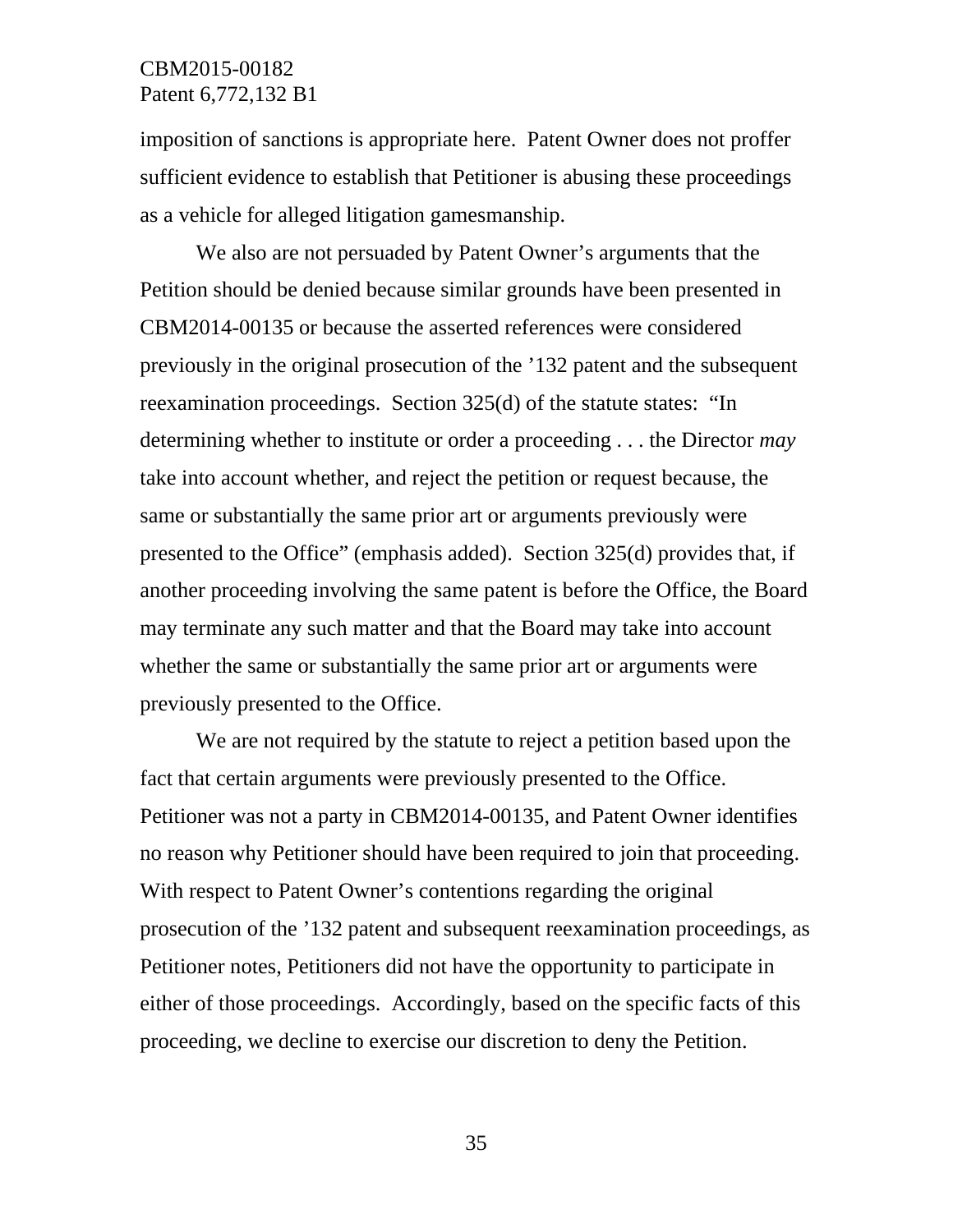#### *F. Real Party-in-Interest*

Patent Owner contends that the Petition fails to name all of the realparties-in-interest as required by 35 U.S.C. § 322(a)(2). Prelim. Resp. 27– 30. According to Patent Owner, CQG, Inc. and CQGT, LLC (collectively, "CQG") are real-parties-in-interest that are not identified in the Petition and, thus, institution should be denied. *Id*. Patent Owner further contends that if CQG is a real-party-in-interest, the Petition is barred under 35 U.S.C. § 325(a)(1). *Id.* at 27 (citing *CQG v. Trading Techs.,* CBM2015-00058, Paper 12 (PTAB July 10, 2015)).

According to Patent Owner, the Petition "is part of a larger scheme of coordination" amongst the defendants in the related litigation. *Id*. at 28 (citing Ex. 2026). Both Petitioner and CQG are defendants in the related litigation and co-petitioners of related petitions for covered business method patent review. Patent Owner points to two statements made in a paper filed in the related litigation as evidence of the alleged coordination. *Id.* at 28 (citing Ex. 2017, 7–8; Ex. 2026, 2). Those statements are: "Defendants respectfully request a short period of time to coordinate on these PTAB actions" (Ex. 2026, 2); and "For CQG's part, it is preparing to file CBMR petitions on the '411, '374, '768, and '724 patents in the next several weeks" (Ex. 2017, 7). Prelim. Resp. 28.

Patent Owner also contends that Petitioner "uses counsel shared with CQG in an earlier proceeding" and, as a result, "CQG at least partially funded this proceeding" because it "recycles the work from that [earlier] proceeding where CQG was admittedly an RPI." Prelim. Resp. 29 (citing CBM2015-00179).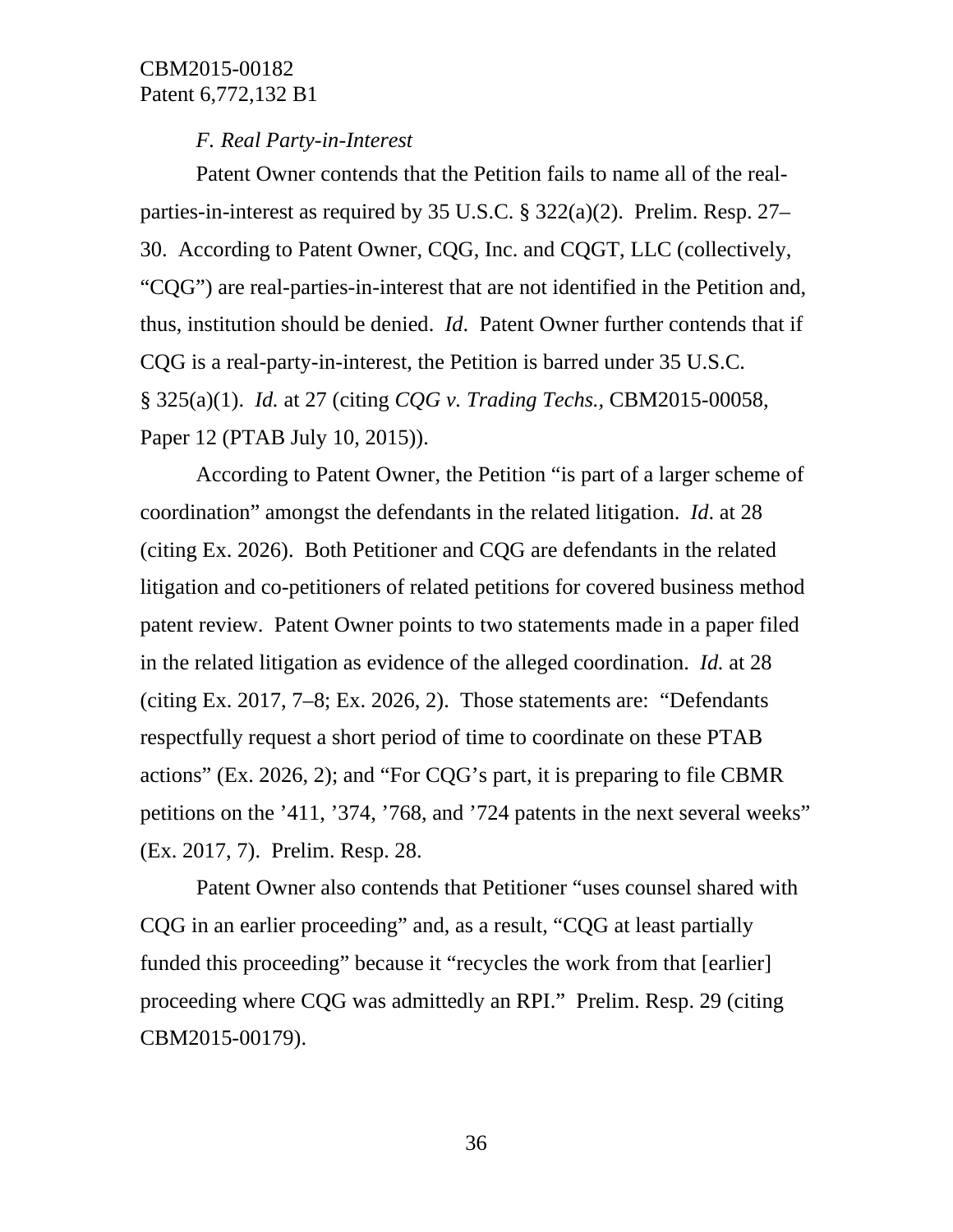Whether a non-identified party is a real party-in-interest to a proceeding is a highly fact-dependent question. Office Patent Trial Practice Guide, 77 Fed. Reg. at 48,759 (citing *Taylor v. Sturgell*, 553 U.S. 880 (2008)). "A common consideration is whether the non-party exercised or could have exercised control over a party's participation in a proceeding." *Id.* "The concept of control generally means that 'it should be enough that the nonparty has the actual measure of control or opportunity to control that might reasonably be expected between two formal coparties.'" *Id*. (quoting Charles Wright, et al., 18A Federal Practice & Procedure §§ 4449, 4451 (2d ed. 2011).

We are not persuaded that Patent Owner's evidence reasonably establishes that CQG is a real-party-in-interest in this proceeding. Initially we note that the '132 patent is not included in the list of patents referenced by Patent Owner in Exhibit 2017. Moreover, Petitioner's statements made in the papers filed in the related litigation, when read in context, do not establish sufficiently that CQG had control over the filing of the Petition in this proceeding. *See* Ex. 2017, 7; Ex. 2026, 2. The proffered statements were made with regards to a request, by the co-defendants, to continue a stay in the related district court litigation (Ex. 2017, 7; Ex. 2026, 2) and do not establish sufficiently Patent Owner's alleged "larger scheme of coordination." Status as a co-defendant of a joint defense group is insufficient to establish that CQG had control over the filing of the Petition in this proceeding. Office Patent Trial Practice Guide, 77 Fed. Reg. at 48,760.

Even if Petitioner recycled portions of the petition and evidence from CBM2015-00179 as Patent Owner alleges, that does not establish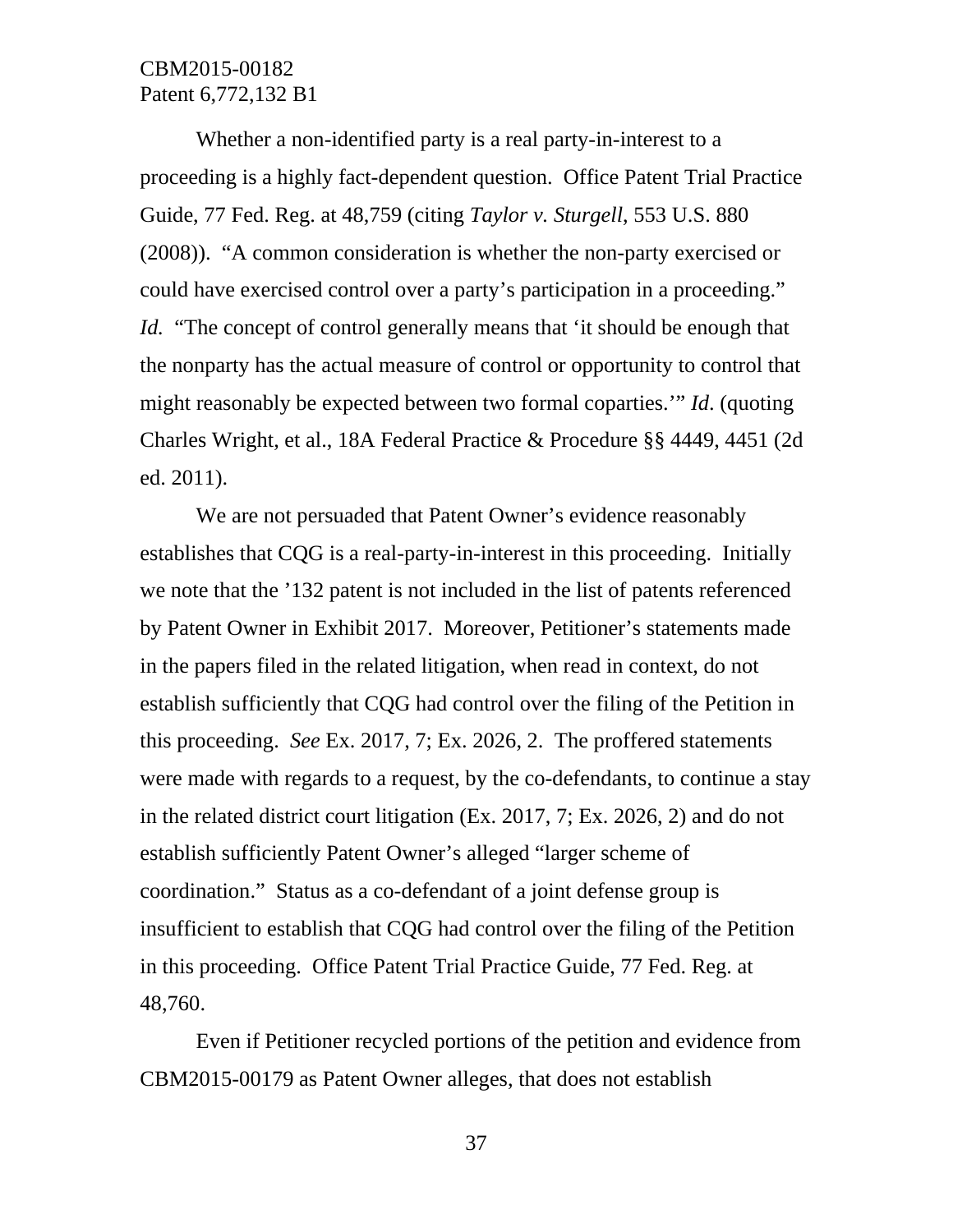sufficiently that CQG had control over the filing of the Petition in this proceeding. Initially, we note that Petitioner is a party in CBM2015-00179. Further, the allegedly recycled material from CBM2015-00179 was publicly accessible (with the petition in that proceeding filed on September 2, 2015) prior to the filing of the Petition in this proceeding. On this record, Patent Owner has not directed us to sufficient evidence to question whether CQG had any control over Petitioner's decision to use material used in CBM2015- 00179. *See JP Morgan Chase & Co. v. Maxim Integrated Product, Inc.,* CBM2014-00179, slip op. at 6–13 (PTAB Feb. 20, 2015) (Paper 11) (determining that a substantial resubmission of a petition filed in an original proceeding, alone, was not a sufficient basis for determining that a copetitioner in the original proceedings was a real-party-in-interest in the later proceeding).

On this record, we are not persuaded that CQG is a real-party-ininterest in this proceeding.

#### **CONCLUSION**

For the foregoing reasons, we determine that the information presented in the Petition establishes that it is more likely than not that Petitioner would prevail in establishing the unpatentability of claims 1–56 of the '132 patent.

The Board has not made a final determination on the patentability of any challenged claims.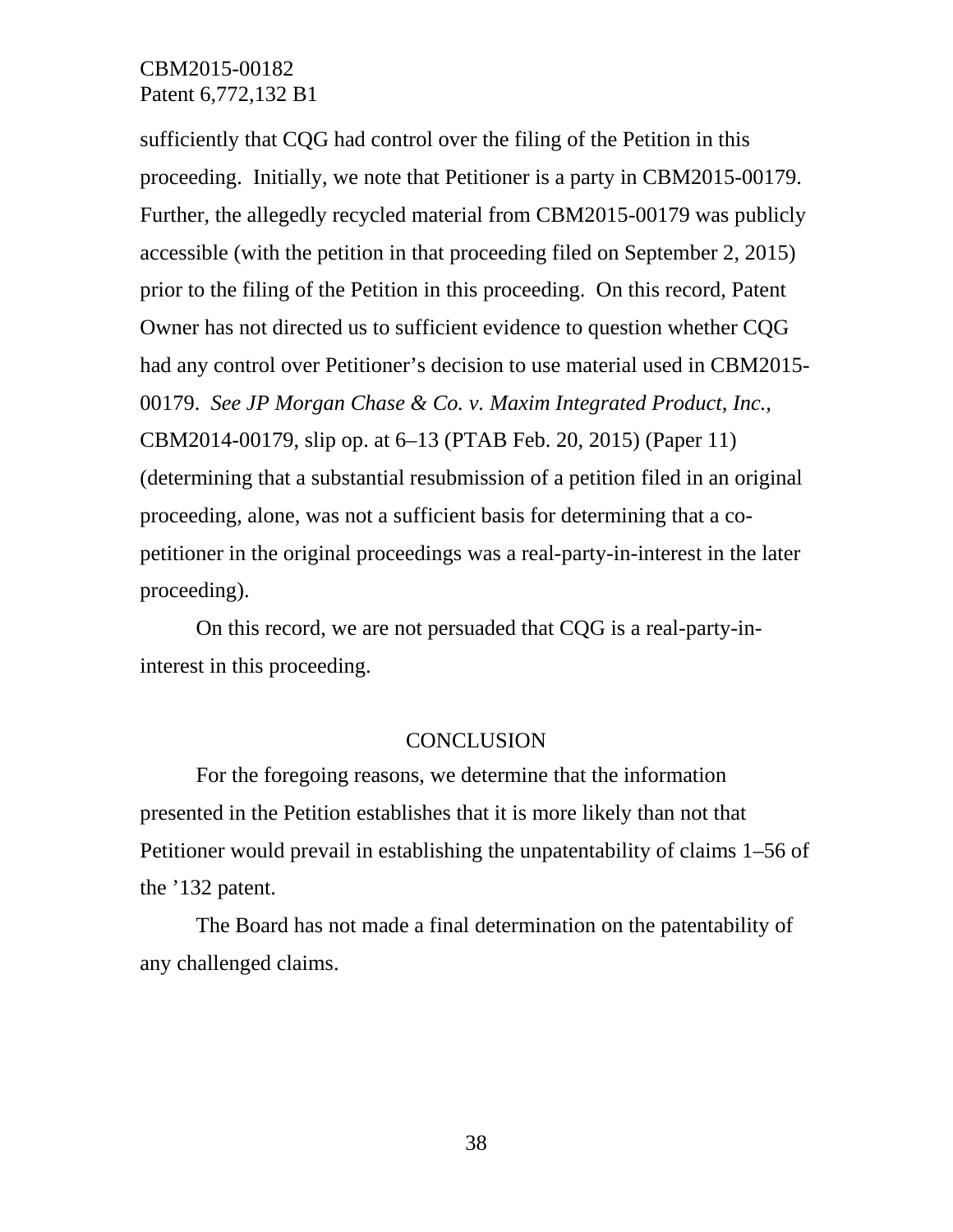# ORDER

For the reasons given, it is:

ORDERED that a covered business method patent review is instituted as to:

- A. Claims 1–56 as being directed to patent ineligible subject matter under 35 U.S.C. § 101;
- B. Claims 1–3, 7–10, 14–16, 20–28, 30–38, 40–48, and 50–56 as being unpatentable under 35 U.S.C. § 103 over TSE and Belden;
- C. Claims 4, 11, and 17 as being unpatentable under 35 U.S.C. § 103 over TSE, Belden, and May; and
- D. Claims 5, 6, 12, 13, 18, 19, 29, 39, and 49 as being unpatentable under 35 U.S.C. § 103 over TSE, Belden, and Gutterman.

FURTHER ORDERED that pursuant to 35 U.S.C. § 324(d) and

37 C.F.R. § 42.4, notice is hereby given of the institution of a trial; the trial commencing on the entry date of this Order.